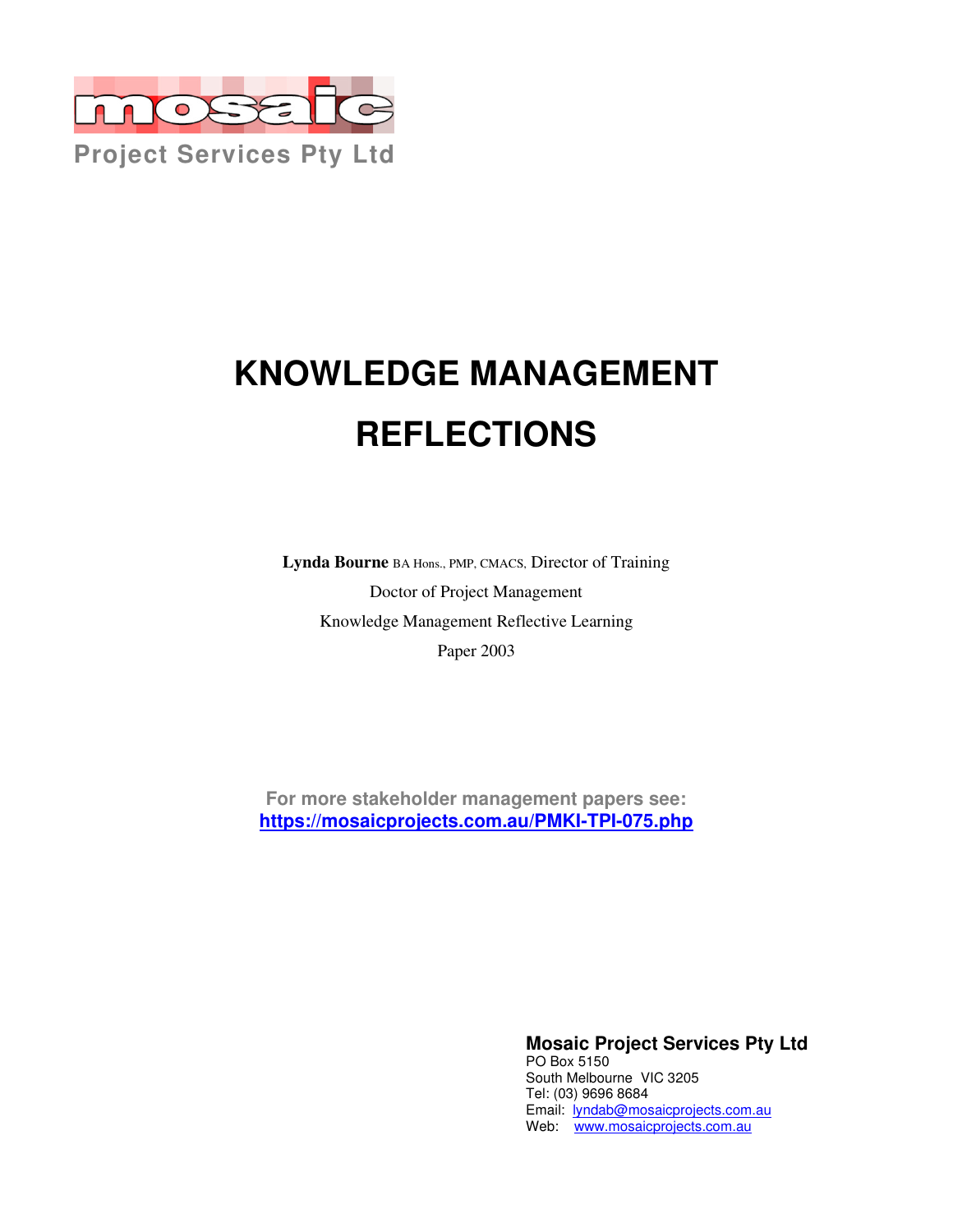## **Contents**



This work is licensed under a Creative Commons Attribution 3.0 Unported License. For more papers in this series see: https://mosaicprojects.com.au/PMKI.php

 $\sqrt{2}$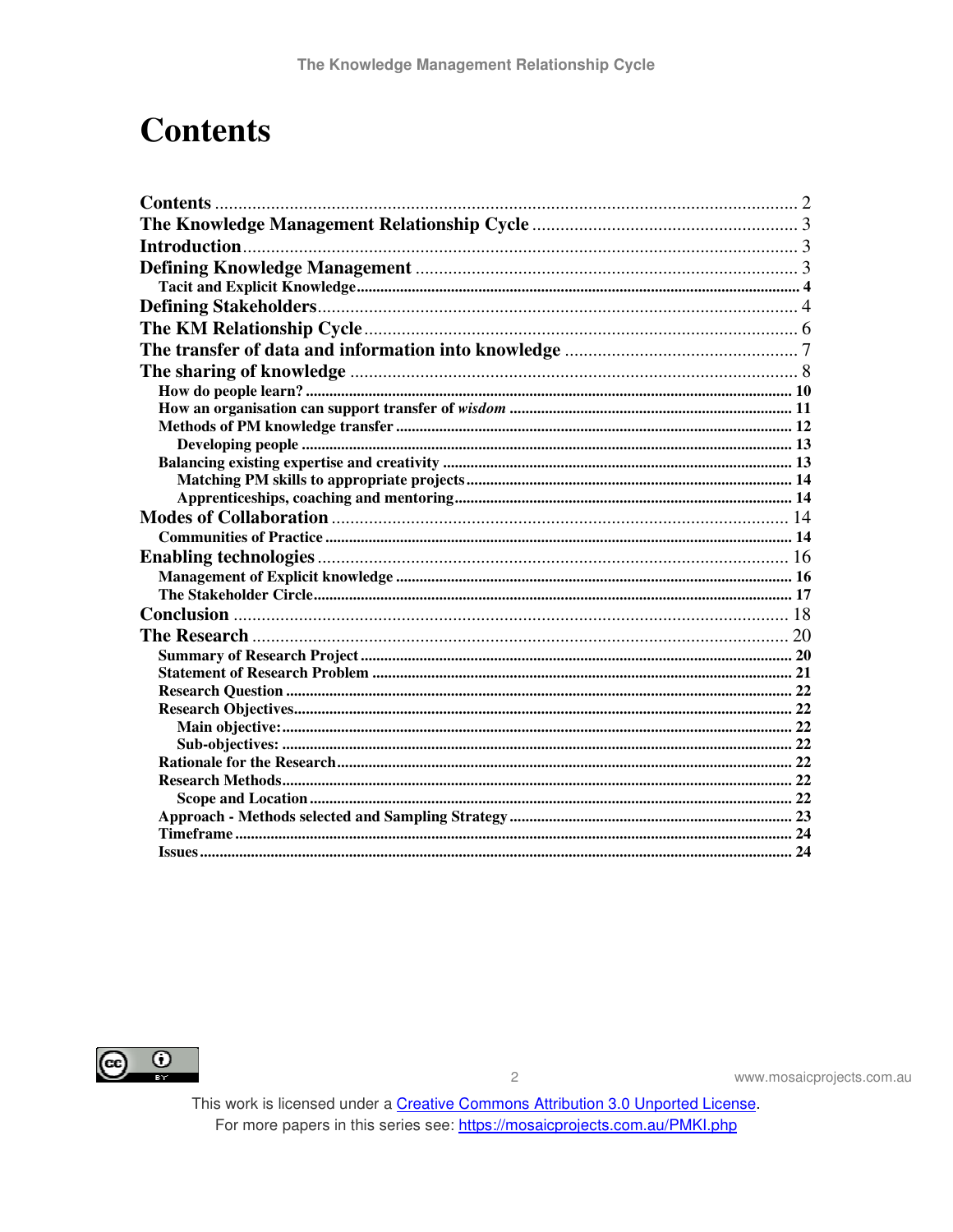## **The Knowledge Management Relationship Cycle**

## **Introduction**

The Knowledge Management Relationship Cycle describes reciprocity between the data, information and knowledge that is exchanged for the business benefit of the organisation between the project and its stakeholders. It is just as important to ensure that the organisation benefits from successful delivery of the project as it is to ensure that the project benefits from the support of the organisation and groups and individuals within it. The Knowledge Management (KM) Relationship Cycle charts the strong connections between the organisation's KM and the actions of the project Stakeholders in contributing to project success.

To define the KM Relationship Cycle, I will first define KM in the context of projects and the successful delivery of their outcomes in large organisations, followed by a definition of stakeholders and their connections to a project. Having set the framework through these definitions, I will describe the four major aspects of Knowledge Management that are key to the : the transfer of data and information into organisational knowledge, knowledge sharing, knowledge collaboration and the KM enabling technologies. Part of the descriptions of these organisational aspects of KM will be the reciprocal KM connections to the project's stakeholder set and its data.

## **Defining Knowledge Management**

Davenport and Prusak, (1998 p5) differentiate between data, information and knowledge: **Data** is defined as a set of discrete, objective facts about events, with no inherent meaning. **Information** is defined as a message with a sender and receiver, in the form of a document or an audible or visible communication. **Knowledge,** according to Davenport and Prusak, derives from *minds at work*, and can be evaluated by the decisions or actions to which it leads - specifically wiser decisions. "The key concepts of knowledge are experience, truth, judgement and 'rules of thumb'."(Davenport and Prusak, 1998 p5) In the context of project management, management of both project and organisation data, information and knowledge are essential elements of success.

A brief review of ideas on what KM is, shows the variety and diversity of the field:

- (Svieby 1997, p37): "A capacity to act."
- (Nonaka and Takeuchi 1995, p59): "Holistic, embraces tacit and explicit knowledge. The former is informal, personal and hard to pin down, while the latter is formal and systematic"
- (Drucker 1993): Knowledge is a resource, and "key to the availability of the traditional factors of production"



3 www.mosaicprojects.com.au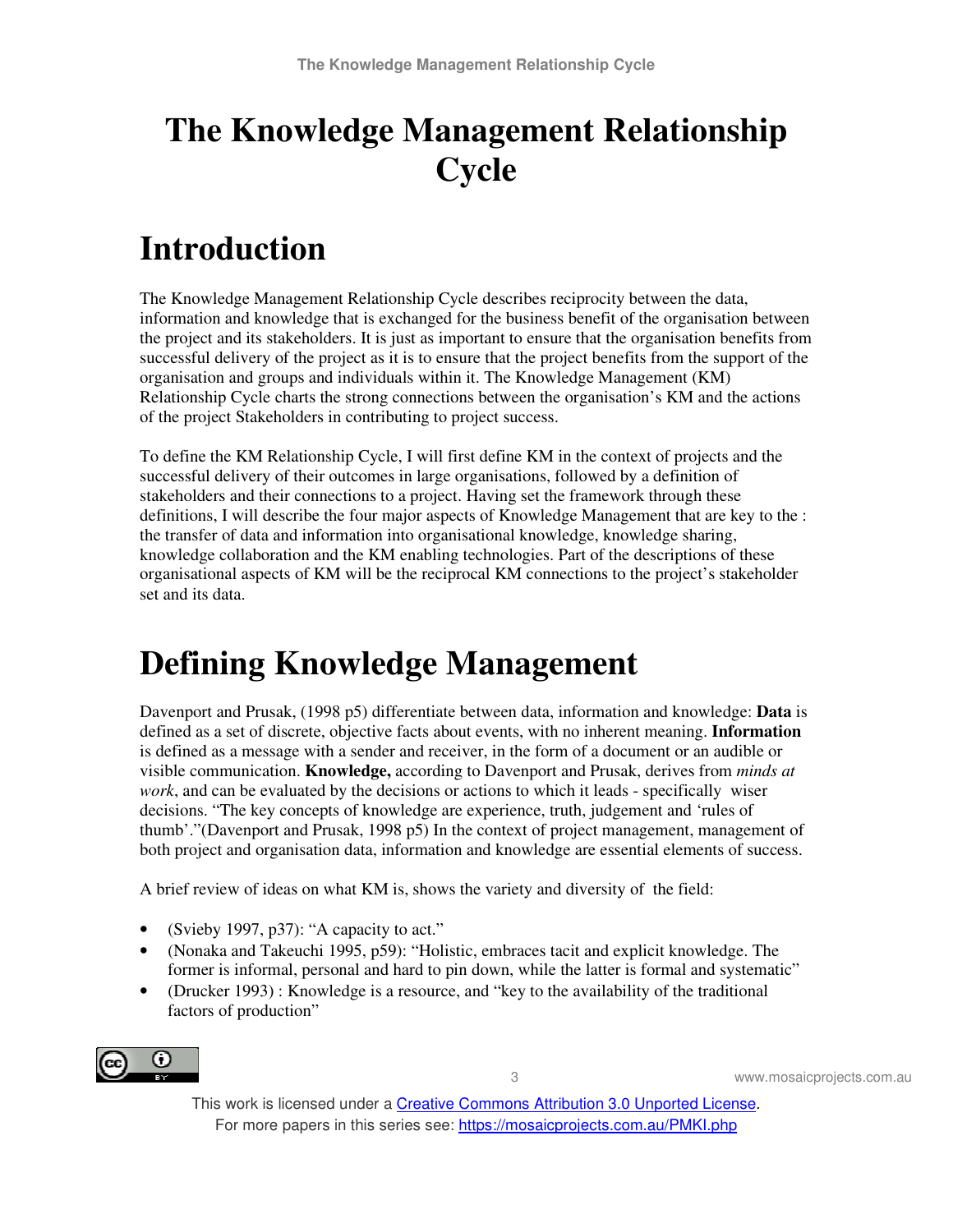### **Tacit and Explicit Knowledge**

Table 1 describes the continuum of the seven dimensions of knowledge as proposed by Davenport and Prusak (2000 p70) and modified by [Walker, 2002 #498].

**Table 1 - Dimensions of Knowledge - Scored by Ease of Knowledge Transfer (5=easiest)** 

| <b>Scores 1</b>                     | Scores <sub>5</sub> |
|-------------------------------------|---------------------|
| 1 Tacit                             | <b>Explicit</b>     |
| 2 Not teachable (bike-riding)       | Teachable           |
| 3 Not articulated (bread machine)   | Articulated         |
| 4 Not observable in use (golf, art) | Observable in use   |
| 5 Rich in subtext/context (requires | Schematic           |
| complex interpretation)             |                     |
| 6 Complex                           | Simple              |
| 7 Undocumented                      | Documented          |

Gao, Li and Nakamori (2002 p9) classify KM into two dimensions: one of managing existing knowledge and the other to manage knowledge acquisition, creation, distribution, communication, sharing and application, from the perspective of both object and process for the sole purpose of fulfilling the organisation's mission and business objectives.

While Nonaka, Toyama and Konno (2001) and Leonard-Barton (1998) focus on the social processes of knowledge creation and innovation within and between groups of people, rather than at individual creativity or the manipulation of knowledge objects, Wiig (1997) and Sveiby (1997) focus more on the competitive benefits of an organisation's knowledge and its management. Sveiby (1997) in particular, sees the true value of knowledge as both visible and invisible intellectual capital, with success factors in the areas of the financial, the customer, process definition and compliance, organisational renewal and development and people.

Davenport and Prusak (1998) take a more practical approach – knowledge is value-added information - the value being in many cases subjective judgement as a result of the knowledge worker's values and beliefs. Each of the authors cited offers a useful perspective to my discussions. However, it is this approach of Davenport and Prusak (1998) that will form the basis of my discussions of KM relationships in organisations and their projects.

## **Defining Stakeholders**

Stakeholders are groups or individuals who have an interest in, and can impact, the success (or failure) of the project. Project relationships can be best defined by the relationships between the



4 www.mosaicprojects.com.au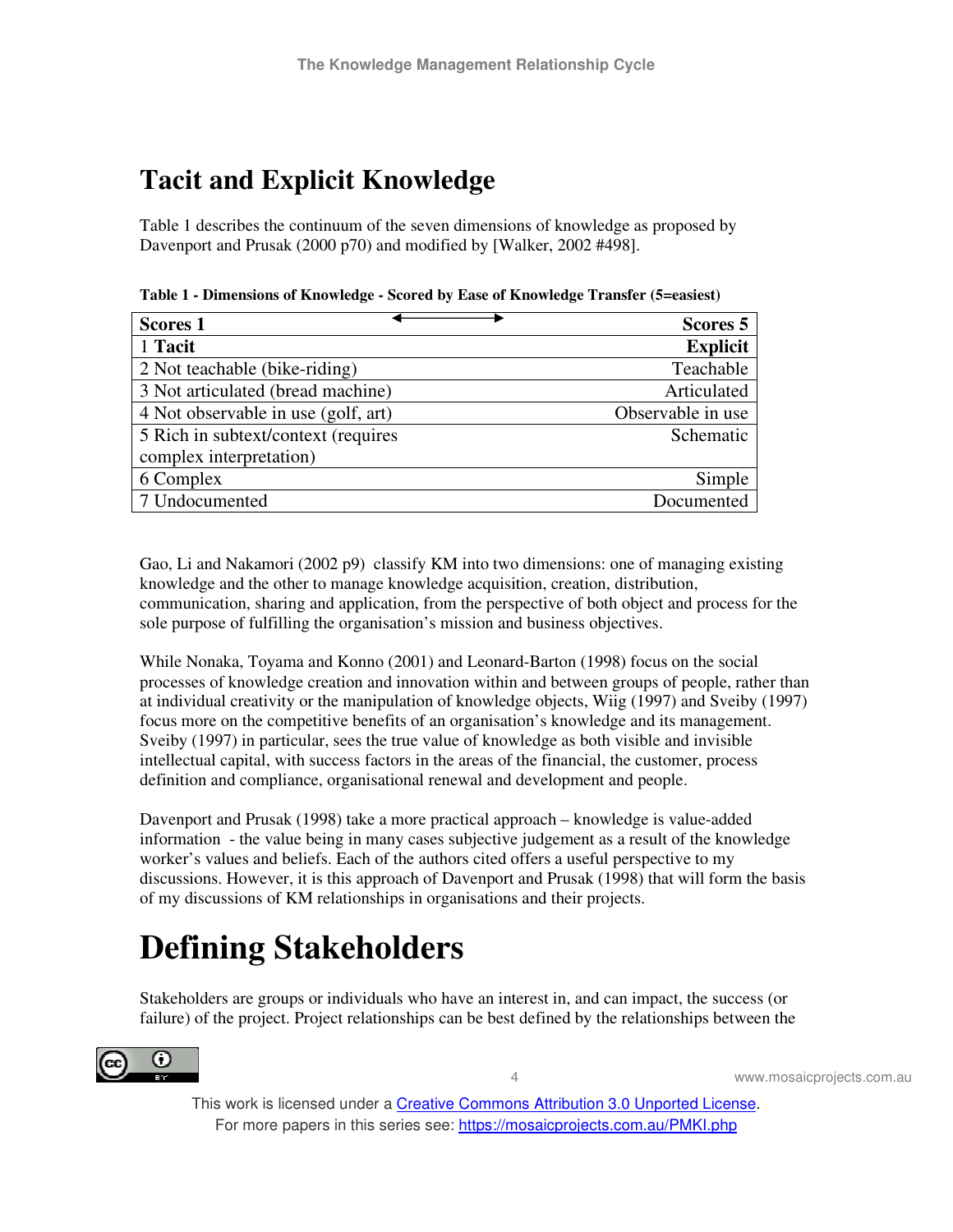Project Manager and the project stakeholders. The relationships are defined as 'lookings' by (Briner, Hastings and Geddes (1996), and as 'directions of influence' by (Bourne and Walker 2003). These definitions focus on how different stakeholders have different expectations of the project and different definitions of success and therefore require different types of management. Project stakeholders and their directions of influence are defined in Table 1.

| <b>Directions of Influence</b>                                                       | <b>Stakeholders (areas of interest)</b>                                                     |  |
|--------------------------------------------------------------------------------------|---------------------------------------------------------------------------------------------|--|
| Forwards (resource planning, project<br>schedules, plans and other<br>documentation) | All stakeholder types, project team, senior<br>management, users, vendors, Project manager. |  |
| Backwards (monitoring progress,                                                      | All stakeholder types, project team, senior                                                 |  |
| lessons learned, estimation models)                                                  | management, users, vendors, Project manager.                                                |  |
| Inwards                                                                              | Project Manager self                                                                        |  |
| Outwards                                                                             | Client, end-user, external stakeholders                                                     |  |
| Downwards                                                                            | Team members                                                                                |  |
| Upwards                                                                              | Project owner, senior executives, those who<br>represent organisational commitment          |  |
| Sidewards                                                                            | Project Manager's peers                                                                     |  |

**Table 1 Project Manager Influence (Bourne and Walker 2003)**

Cleland (1995) identifies the need to develop an organisational structure of stakeholders through understanding each stakeholder's interests and negotiating both individually and collectively to define the best way to manage their needs and wants.

As with definitions of Knowledge Management there are many ways to define 'stakeholder'. A few or the most significant are included in this paper. Stakeholders have been described variously as "The ones who holds the beef" (Dinsmore 1999), those who have an Interest, (Boddy and Buchanan 1999), essential in "people-oriented project cultures"(Vaupel, Schmolke and Andreas 1999) essential at all points in the project from 'initiation' to 'closeout' (Cleland 1995). (Briner *et al.* 1996) explore the idea of a framework of six directions of which a 'project leader' must be aware, to manage a project's stakeholders successfully (Briner *et al.* 1996). Weaver and Bourne (Weaver and Bourne 2002) describe a seven-element framework as the network or 'sphere of influence and support' on which a project depends for its very existence. Post, Preston and Sachs (2002 p6) have defined 'stakeholder' as: " individuals and constituencies that contribute, either voluntarily or involuntarily, to its wealth-creating capacity and activities, and who are therefore its potential beneficiaries and/or risk bearers."

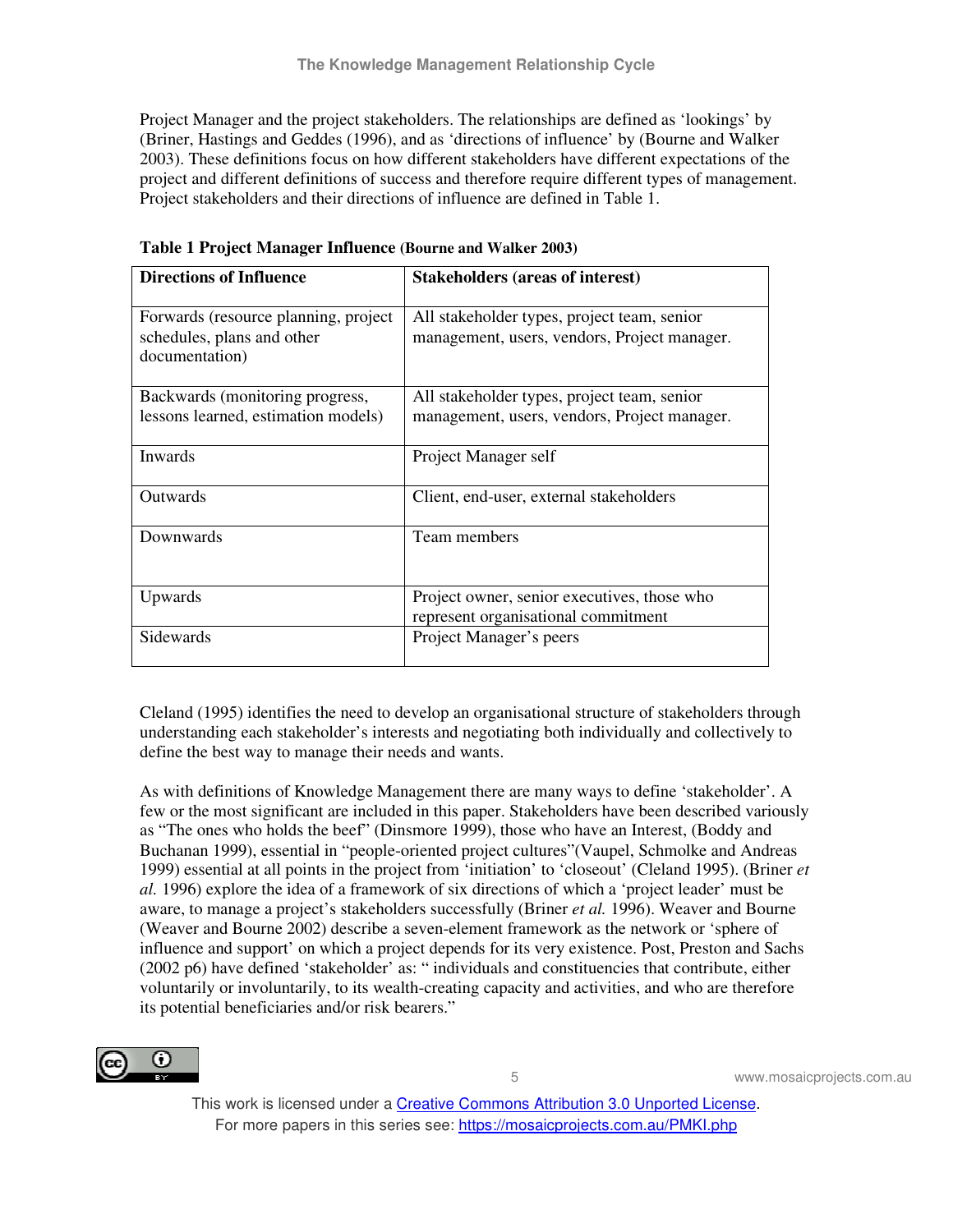The authors cited above have contributed to the concept of stakeholder relationships being essential to project success as well as to an organisation's competitive advantage. Knowledge can generated, codified, coordinated and transferred through an organisation's KM systems to and from its projects principally via the relationships created by the project's need for support. It is the organisation's and the project's relationships, and not just financial or other transactions that create organizational wealth. (Leana and Rousseau 2000) The KM Relationship Cycle charts these relationships from the perspective of knowledge transfer and its influence.

## **The KM Relationship Cycle**



KM Relationship Cycle

**Project 'directions of influence' ('lookings') Organisational Knowledge Management**





6 www.mosaicprojects.com.au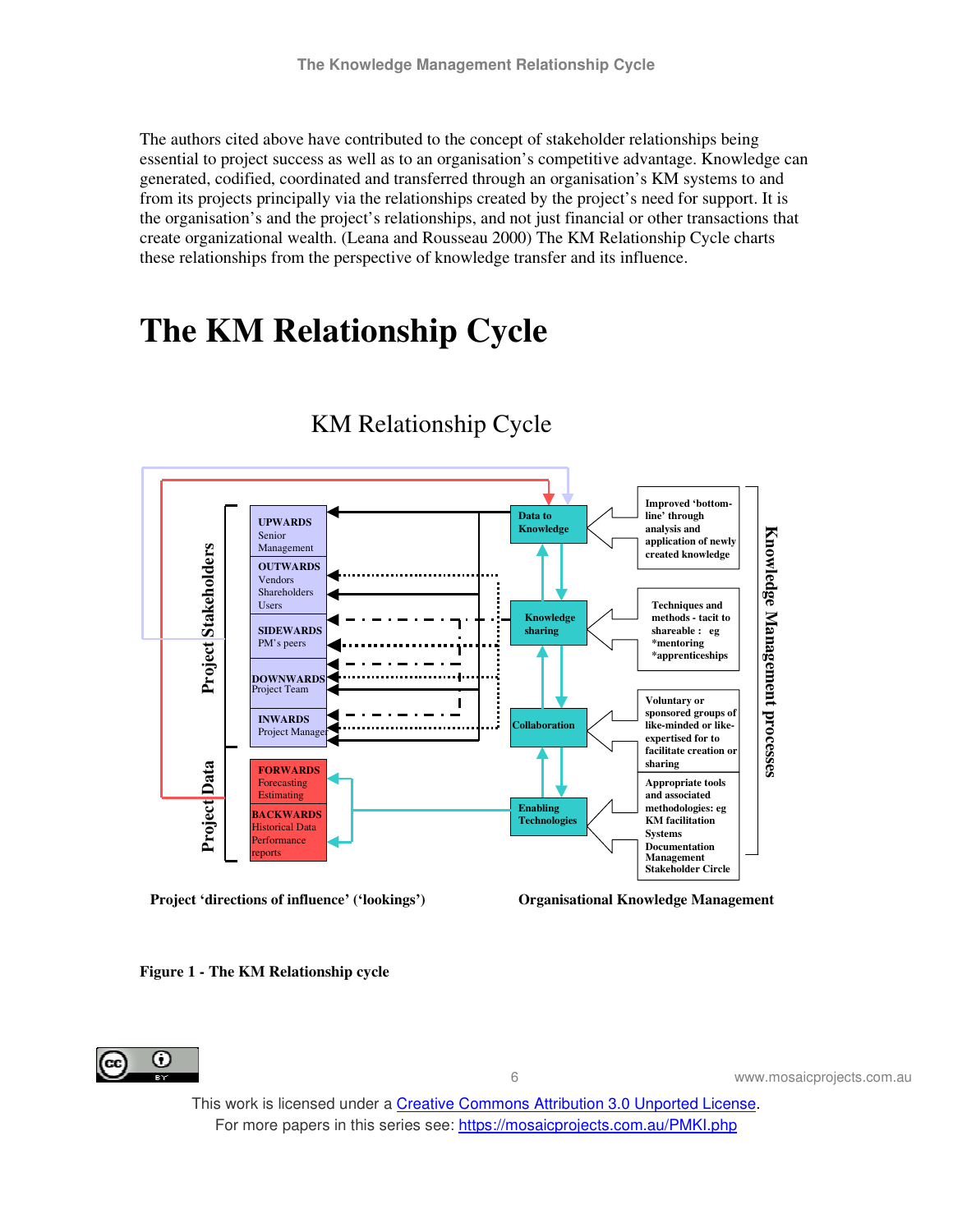The KM Relationship Cycle, illustrated in Figure 1, describes the reciprocal relations between the project' 'directions of influence', and the organisation's knowledge and its management. Table 1 provides details of the structure of the project 'directions of influence'. There are two parts to this structure; they are illustrated in Figure 1. The first part, the project stakeholders, who individually and in groups will contribute to aspects of project delivery and project success, will also contribute to the organisation's Knowledge, both through the data, information and knowledge developed by the project but also through their participation in project activities such as requirements gathering, testing or post-implementation review. The second part of a project's 'directions of influence' is specifically the data and information generated by the project. This data and information is of use to both the current and future projects but also is important data and information for the organisation's operating reports and therefore, can directly contribute to an organisation's competitive advantage.

Looking to the organisational KM part of Figure 1, the four boxes define the areas of knowledge management that are specific to the KM relationship cycle. These are data to knowledge, knowledge sharing, collaboration and KM enabling technologies. Data, information and knowledge come from the project and its 'directions of influence' but also flow in both directions between each KM area. In addition there are flows back to the project from each of the KM areas. The next sections of this paper will deal with the four areas of organisational knowledge specific to projects.

## **The transfer of data and information into knowledge**

"A corporation in the information age has unprecedented access to transaction data, but all too rarely is that data sifted into the sort of knowledge that can inform business decisions and create positive results. *Most firms are stuck with data, even overwhelmed with data.* They have yet to develop the very capability that prompted them to gather it in the first place: the capability to aggregate, analyse and use data to make informed decisions that lead to action and generate real business value." (Davenport, Harris, DeLong and Jacobson 2001 p117) Firms now have the tools to turn data into knowledge, what is missing is the human skill, experience and expertise to analyse and interpret the data and "*then to act on the insights,*" according to Davenport *et al.* (2001). The focus has been on the technology of data aggregation and storage rather than the processes that need to occur to turn data into information and knowledge.

The model of (Davenport *et al.* (2001 p120) for "turning transaction data into knowledge and results" consists of three elements: context, transformation and outcomes.

**Context** is the pre-requisite for successful knowledge outcomes. Context is "strategic, skillrelated, organisational, cultural, technological and data factors that must be present for an analytic effort to succeed." In this model, strategy, skills and experience, organisation and culture, technology and data are all building blocks for the transformation of data into information and knowledge.



7 www.mosaicprojects.com.au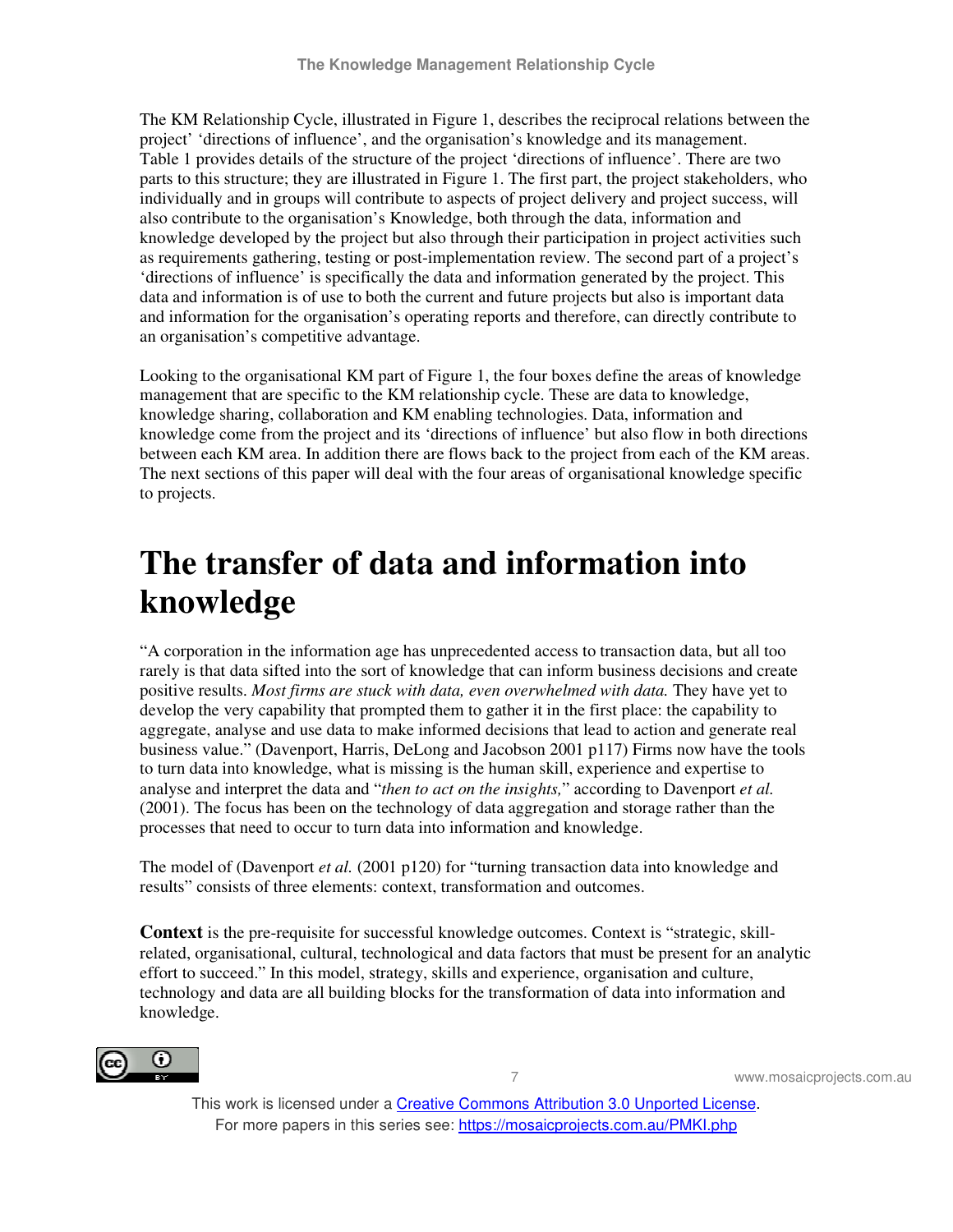**Transformation** is the analysis process that turns data into information and knowledge to support business decisions.

**Outcomes** are the changes that result from the analysis and decision making processes. These outcomes will include changes in behaviours, processes and programs and financial conditions within the organisation. Davenport *et al.* (2001) state that any data-driven management decision relies on supportive changes in staff behaviour. Data-driven decisions leading to positive financial impacts will also need to be supported by changes in process and programs within the organisation.

#### **Factors for success**

Skills required for the analysis task are described by Davenport *et al.* (2001 p123) in terms of competencies:

- Technology skills to use the technology to manipulate, interpret and present the data
- Statistical Modelling and analytical skills to develop statistical models and develop statistical reports that support decision making
- Knowledge of the data understanding how the data is stored, produced and transformed
- Knowledge of the Business depends on the knowledge of the industry and the org to put the data into the correct business context
- Communication/partnering skills to ensure that the analysed data is useful to managers for decision making

" Knowledge is information plus causal links that help to make sense of this information." (Lee and Yang 2000 p 792) Companies must look to their intangible assets for their competitive edge. Svieby (1997), lists an organisation's intangible assets as

"employees' creative ideas, customers' loyalty, innovative products and services, popular brand names and reputation." According to Svieby (1997 p10), "All assets and structures – whether tangible or intangible – are the result of human actions. organisation…. In a knowledge organisation, there is little machinery other than the employees." Many of the people that Sveiby refers will part of a project's stakeholder set. This is the link between the organisation's KM and the project.

## **The sharing of knowledge**

Sharing of knowledge in the organisation described by the KM Relationship cycle in Figure 1 is principally focussed on knowledge that is important to project success. In the paper *Tapping into the Power Lines*, Bourne and Walker (2003) state that the key to successful projects is the ability to know "how and when to connect to the organisational power grid and identify who the key connectors (stakeholders) should be. Without attention to the needs and expectations of a diverse range of project stakeholders, a project will probably not be regarded as successful even if



8 www.mosaicprojects.com.au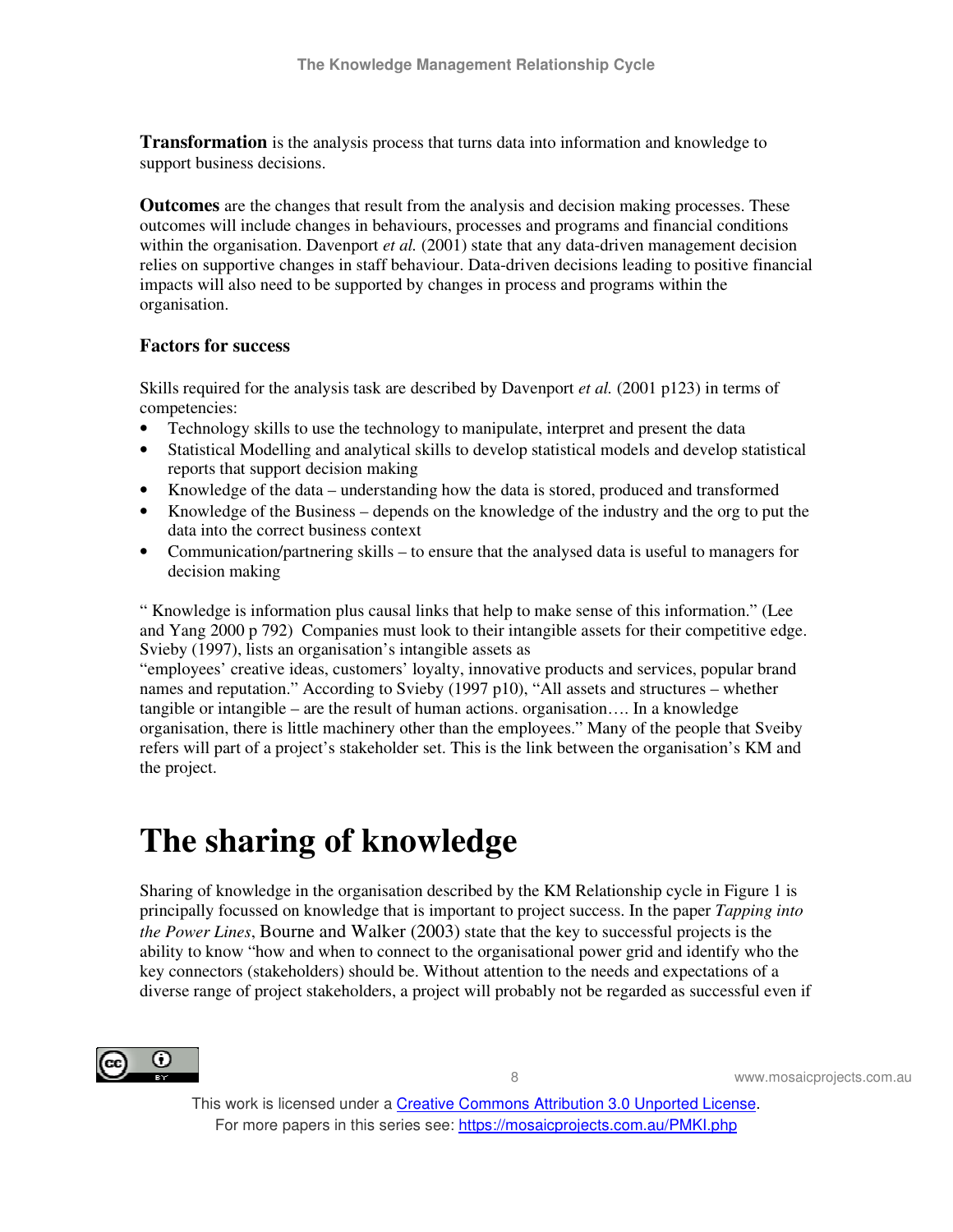the project manager was able to stay within the original time, budget and scope." This ability is defined in the paper:

"Special skills, beyond leadership and management, provide project managers with the wisdom and knowledge to map power and influence grids using their understanding of the historical and cultural issues that control the available flow of people's potential energy. We argue that these special skills focus upon understanding the nature of the power source that drives these large, complex organisations, and knowing how to effectively harness this energy for project success. These skills are largely the ability to make sense out of complex, fragile and often confusing sets of sub-textual alliances of power, influence and resource availability."

Successful project management is a combination of the *craft* of management, the *art* of leadership and the *wisdom* and *knowhow* born of experience, of learning the hard way. The ability to understand the culture and politics of an organisation, and to be able to identify and manage the important stakeholder relationships cannot easily be taught – but it must be learned. It is just as important to ensure that the organisation benefits from successful delivery of the project and that the project benefits from the support of the organisation. This part of the paper will explore the ways that a project manager learns, gains experience and *wisdom* as well as ways that this knowledge (*knowhow)* can be passed on to others and used for the benefit of the organisation. The assumption is that the model for how knowledge workers such as project managers or project team members that is detailed in this paper will apply to knowledge workers in other parts of the organisation. It will focus on how people learn and then on what organisations can do for more effective sharing of knowledge.



9 www.mosaicprojects.com.au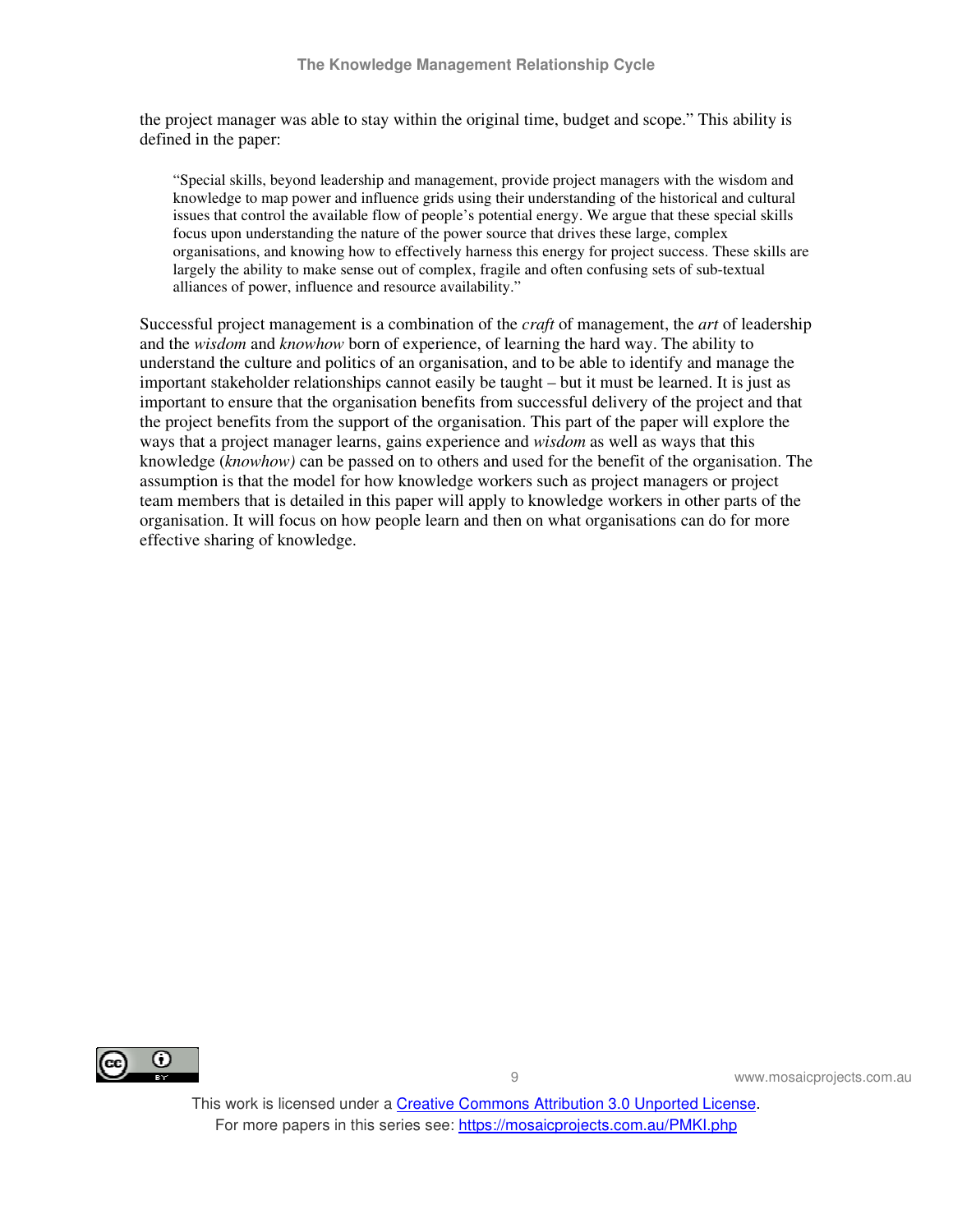## **How do people learn?**

There is no more effective teacher that a spectacular mistake. If the organisation tolerates mistakes and offers a supportive, blame-free environment, (Baldwin 2001) the 'mistake' can be turned into an effective learning experience for the individual and the organisation. In the context of project management in large organisations, Figure 1 provides an overview of my observations of how project managers learn. These conclusions have been reached through my own experience of twenty years as a Project Manager and the anecdotal experiences of my colleagues.



Figure 2 - the getting of project wisdom and knowhow

A *novice* Project Manager is expected to have some knowledge of the *craft* – tools and techniques of project management, but little or no *art* – project-focused relationship management knowledge. Knowledge of tools and techniques can be taught through courses, and can be documented for reference. This knowledge is clearly *explicit.* Relationship management can be taught or documented to a limited extent (but rarely is in most organisations); instinct and experience are the primary means of acquiring this knowledge/expertise. Through time, as the individual progresses through levels of project management, he/she becomes more adept and both *art* and *craft.* Figure 2 shows that one of the primary ways that this experience is acquired is through project failures and other learning experiences, both positive and negative. Even after twenty years, it is still possible to be faced with new learning experiences (positive and negative).

However, it is the skills of the Third Dimension – *wisdom and knowhow -* that are acquired in mid-career. These skills, understanding the politics and culture of the organisation and having the

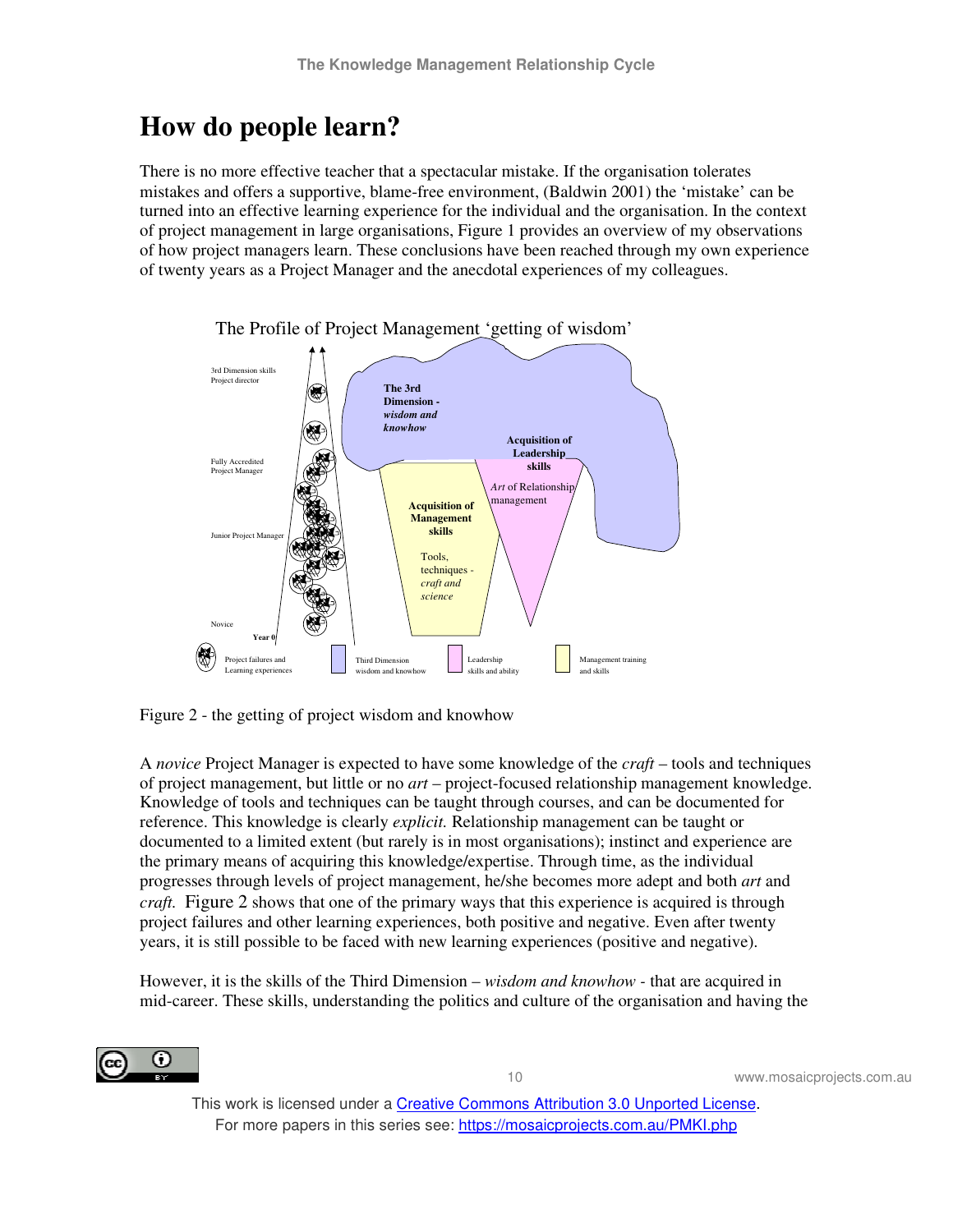ability and willingness to work within that context, are hard won. They cannot easily be taught, articulated, documented or codified; it is *tacit* knowledge.

### **How an organisation can support transfer of** *wisdom*

In most organisations today, where competitive advantage is tied to swift, effective development of products or services, projects are the mechanisms of this delivery. Organisations can no longer afford the luxury of allowing a PM's knowledge and experience to just evolve naturally. They must always be aware of the need to act to ensure that an individual's knowledge becomes part of an organisation's knowledge and that the organisation's knowledge is accessible to each individual.

Bhatt (2002 p33) states that although an organisation has access to an individual's skill and knowledge, it can never own that individual's knowledge. " On the contrary, the organisation itself becomes vulnerable to the mobility and idiosyncrasies of experts... What kind of knowledge is shared is determined by the professionals, not the management…Knowledge sharing is an informal and social process." The social process is facilitated by 'interactions', and the organisation must do everything possible to ensure these interactions take place.

Figure 3 shows how organisations can harness individual knowledge through an understanding of the nature of the 'interactions'.

*Cell 1* focuses on individuals performing routine, low 'interaction' tasks. The challenge is to empower employees by providing guidelines for limited 'discretion' in daily routine tasks. These employees can be trained "to understand the 'hidden' realities of doing business in the present dynamic and competitive environment." (Bhatt 2002 p35) In the context of the development of PM wisdom, this applies to the project manager in the *novice* to *junior* project manager classification.

*Cell 2* defines the approach for managing individual expertise. These individuals must be motivated through 'stretch' assignments, accompanied by appropriate strategies for support and reward. The challenge is to "balance the needs of the organisation (for greater productivity and effectiveness) with the desires of experts (for exploration of new ideas)." (p36) This approach applies to project managers at any level, but primarily to those who are more experienced, from *fully accredited* upwards.

*Cell 3* describes mechanisms for knowledge sharing through social interactions. These mechanisms include self-managed teams brought together for a specific purpose, and Communities of Practice - usually voluntary, informal 'guilds'. However, irrespective of how the groups come together, the essential elements of success are trust, commitment, collaboration and a shared vision. Communities of Practice as a mechanism for project manager learning will be discussed later in this paper.



11 www.mosaicprojects.com.au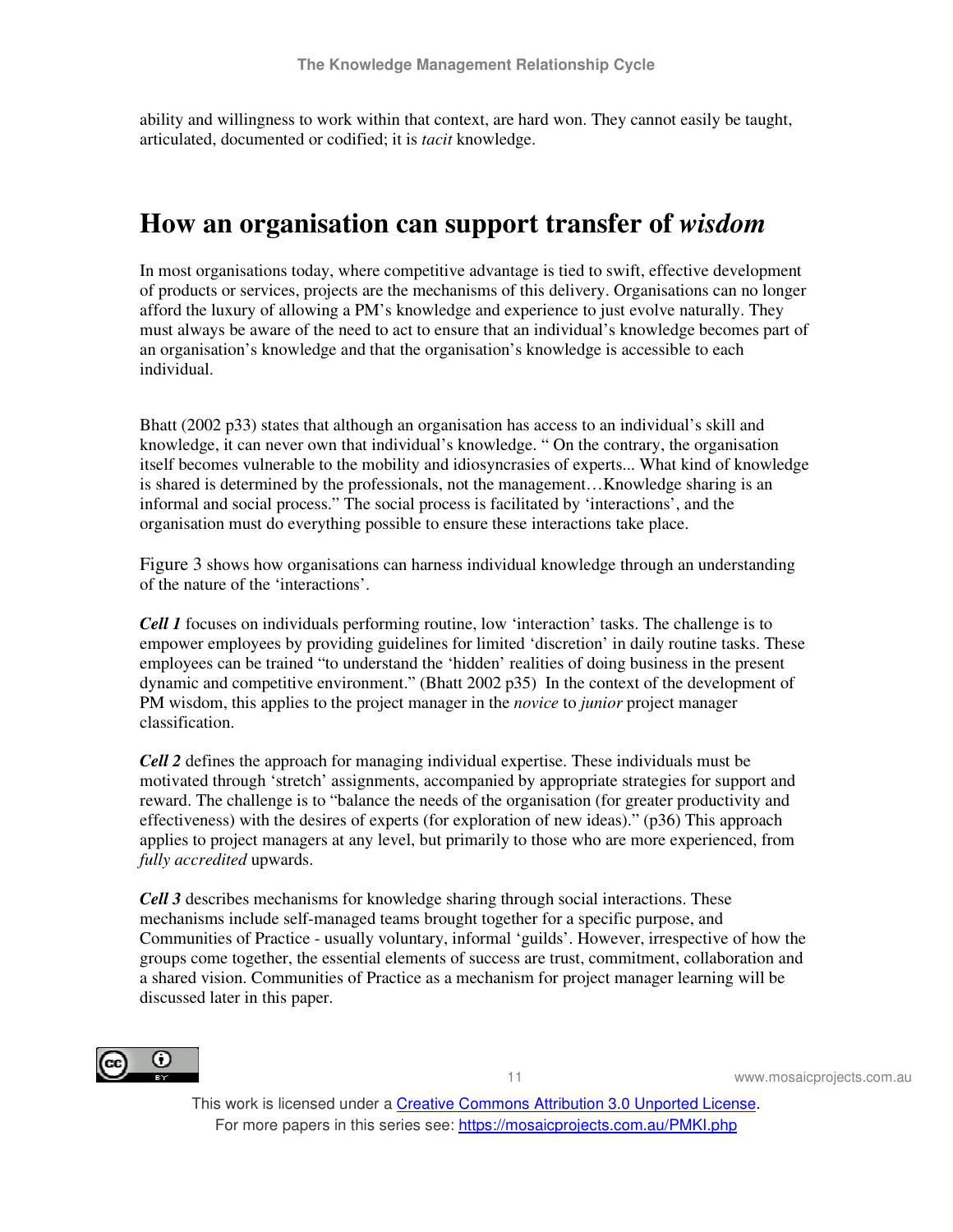*Cell 4* describes the challenge of storage and codification of rules and procedures.





**Figure 3 - Knowledge Management strategies** 

### **Methods of PM knowledge transfer**

Cohen and Levinthal (1990) describe an organisational characteristic they call 'absorptive capacity' as the capacity of the organisation (or individual) to absorb new knowledge. The most important factors of absorptive capacity are cultural - such as openness, tolerance of mistakes, cultural diversity of participants in terms of their world-view, and freedom to experiment with new ideas. (Walker 2002) However, most project managers must learn about the Third Dimension relationships the hard way: by trial and error. (Block 1983 p46) The 'scars' thus gained help to enrich the project manager's perception of project and organisation 'reality'. With each new experience expanding this perception of reality, the project manager builds a significant portfolio of 'learnings' as well as healthy cynicism to hone those instinctive alarms.(Trompenaars and Hampden-Turner 1997) Only a very small number of managers are good at anticipating, identifying and knowing how to dilute disasters caused through unequal power relationships.



12 www.mosaicprojects.com.au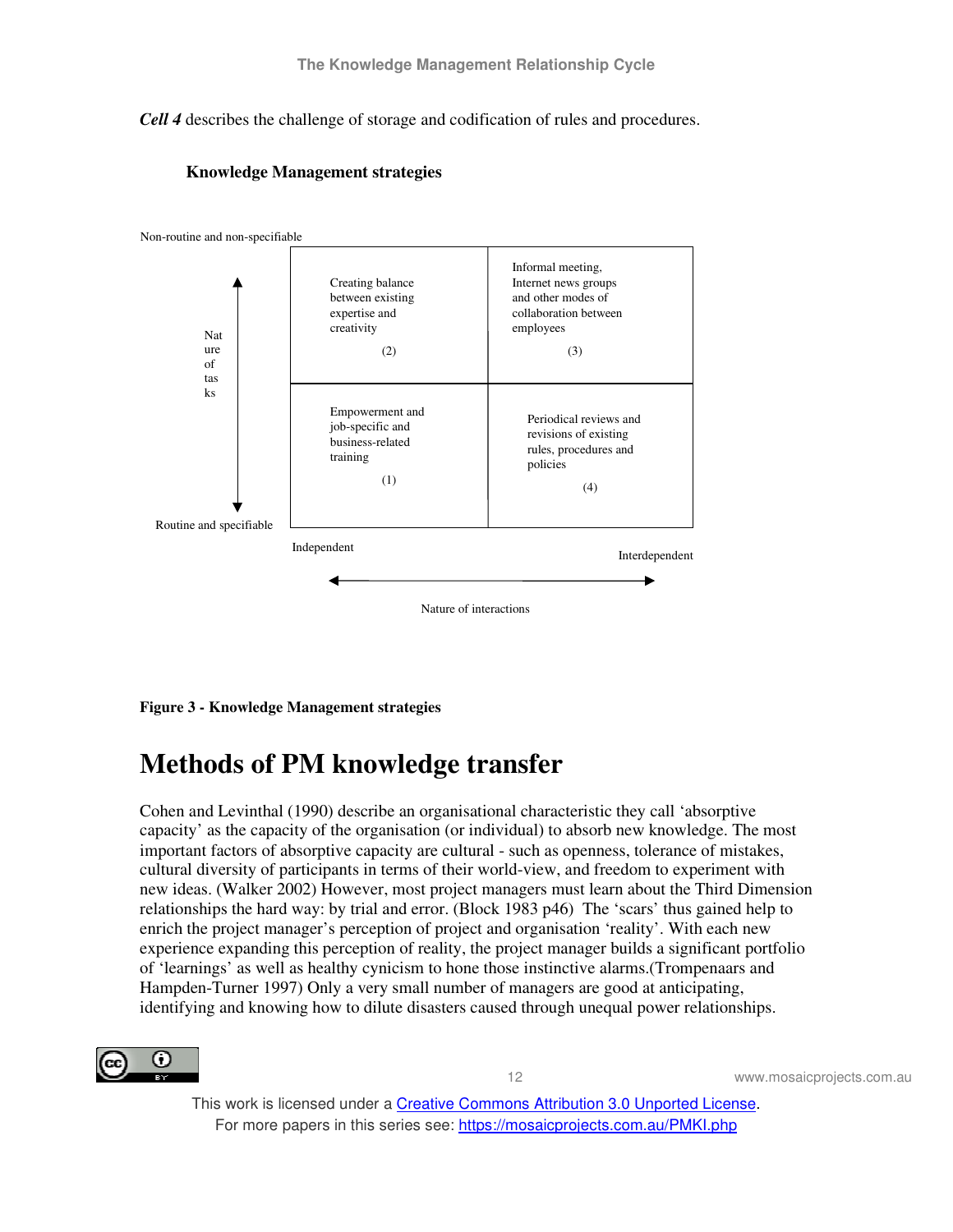"Managers who have survived over the years have the skills…project managers who have delivered successful major systems have by necessity become politically skilled." (Block 1983 p21) has also defined project politics as "actions and interactions between project team members and people outside the team that have impact on the success of the project, its system, the project team, and the project manager."

Based on the model in Figure 3, transfer of *wisdom* and PM knowledge is assisted by:

- developing people through empowerment, job-specific and business-related training,
- creating balance between existing expertise and creativity through apprenticeships, stretch assignments, coaching and mentoring,
- developing modes of collaboration such as Communities of Practice between project team members, their colleagues and sometimes even like-minded individuals from other organisations. (This element of KM Relationships is described in detail in a later section of this paper) and
- reviewing and revising of existing rules, procedures and policies.

#### **Developing people**

Argyris and Schon (1996 p20) defined two types of learning – single-loop and double-loop learning. Single-loop learning changes "strategies of action", detects and fixes errors or improves existing processes, but does not change the existing organisational culture. Double-loop learning is learning that results in a change in organisational values and norms and is characterised by "thinking outside the box." Single-loop learning focuses on knowledge of how to get things done, while double-loop learning happens when creative thinking occurs leading to innovation. In the context of this paper, single-loop learning in the form of job-specific and business-related training will develop PM skills particularly in the *craft* and in some cases the *art* of Project Management. Double-loop learning habits must be encouraged by the organisation through allowing the project manager (practitioner) time for reflection, tolerance of experimentation and mistakes and through valuing innovative ideas. (Argyris and Schon 1996 p36)

A strategy of job rotation, will ensure that a project manager is exposed to different types of projects, and works with a diverse group of people, thus experiencing different management styles and different methods of project success (or failure).(Dessler and Griffiths 1989). The wider the work experience of *novice* and *junior* PMs, the more quickly the individual will be able to operate in the Third Dimension, gaining the necessary *wisdom.* Job rotation also extends the PM's network – thus ensuring a wider community of practitioners to draw on for advice.

## **Balancing existing expertise and creativity**

Balancing the needs of the organisation with the needs of the individual can be achieved through:

- matching PM skills to appropriate projects,
- apprenticeships, coaching and mentoring.



13 www.mosaicprojects.com.au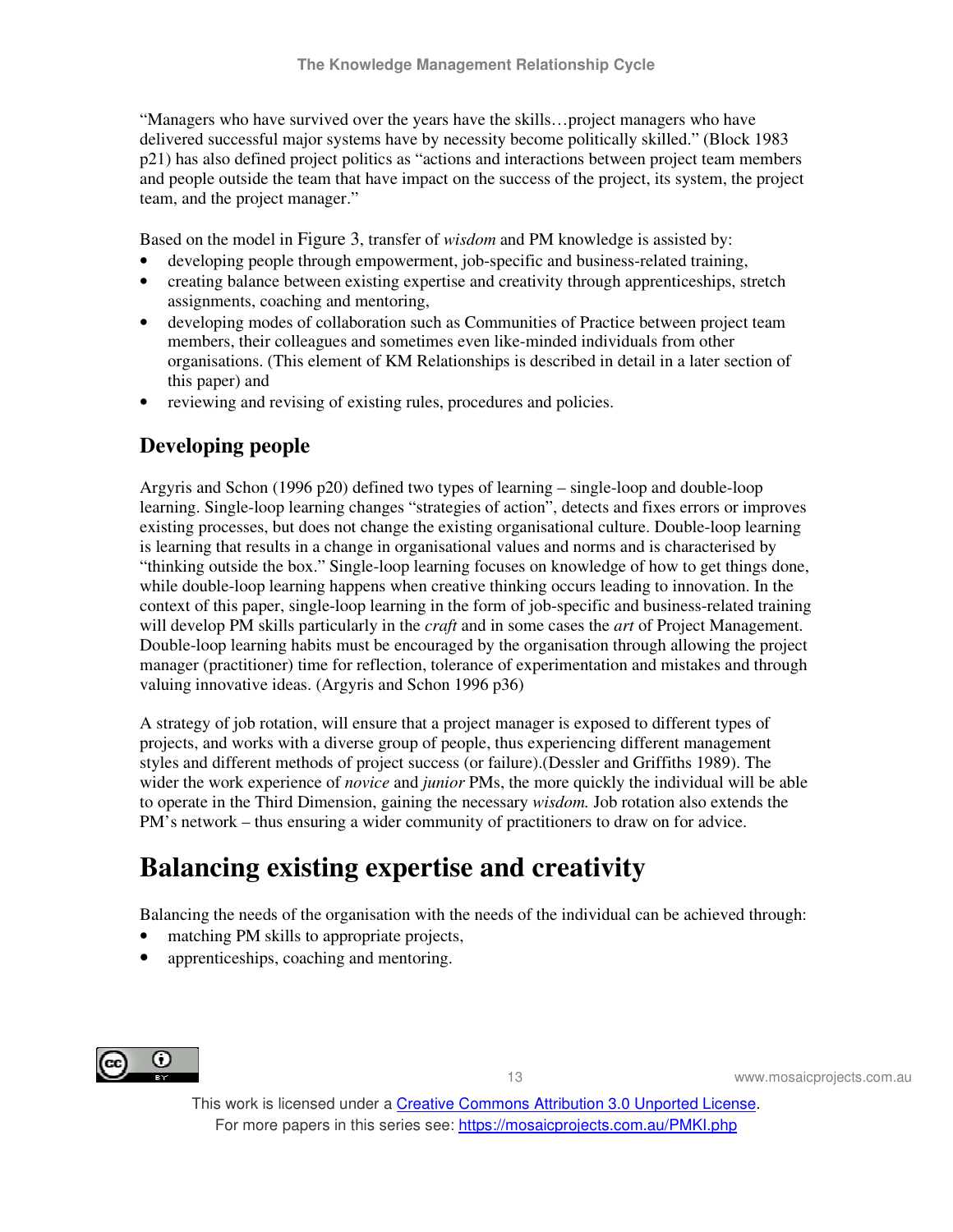#### **Matching PM skills to appropriate projects**

Docker, Worsley and Harpin (2001), write about "corporate Project Management competence", as being an essential part of what an organisation must do to deliver more successful projects more often. "The demands made by a project in terms of complexity and management capability must be understood and where necessary, the characteristics of the project must be modified to meet the level of project management capability available." In other words, an organisation must not put the project at risk by assigning someone who doesn't have the capabilities necessary to ensure success. If these skillsets are not available, then project managers whose skillsets are almost at the necessary level should be offered a 'stretch assignment', supported by additional training, coaching and mentoring.

#### **Apprenticeships, coaching and mentoring**

It may be possible to learn how to operate in the Third Dimension and acquire project wisdom less painfully, and to significantly reduce the learning period and the number of errors through apprenticeships. Novice PMs, with some training in project tools and techniques can be allocated to work with a senior PM on a complex project in the role of project assistant. In some cases, individuals with technical skills and potential will serve an 'apprenticeship', on the understanding that after successfully completing an agreed probation period they will be acknowledged (and paid) as project managers. It may also be accompanied by a requirement to do additional vocational study or take on small 'stretch' assignments within the project. A scheme such as this must be accompanied by regular coaching and feedback sessions between the apprentice PM and the 'master'. Mentoring schemes, whether informal or supported by the organisation are other potentially successful ways to pass on PM *wisdom* and knowhow*.* Ragins (1997 p483) suggests that mentoring relationships are reciprocal – the mentor may also gain from the relationship with a protégé's performance being directly relative of the mentor's competency. The relationship between mentoring and power is reciprocal and complex – influencing both parties' power in organisations.

## **Modes of Collaboration**

Making collaboration happen depends on personal behaviour changes by knowledge workers to not only work collaboratively but also to share knowledge. (Mitchell 2002 p59) "Working collaboratively requires a great amount of team effort." Communities of Practice are one oftensuccessful example of how knowledge workers collaborate to help each other solve problems and to share technical and organisational knowledge.

### **Communities of Practice**

"Communities of practice (CoPs) are groups of people who share a concern, a set of problems or a passion about a topic, and who deepen their knowledge in this area by interacting on an ongoing basis." (Wenger, Mc Dermott and Snyder 2002). The archetypal example is of the Xerox service



14 www.mosaicprojects.com.au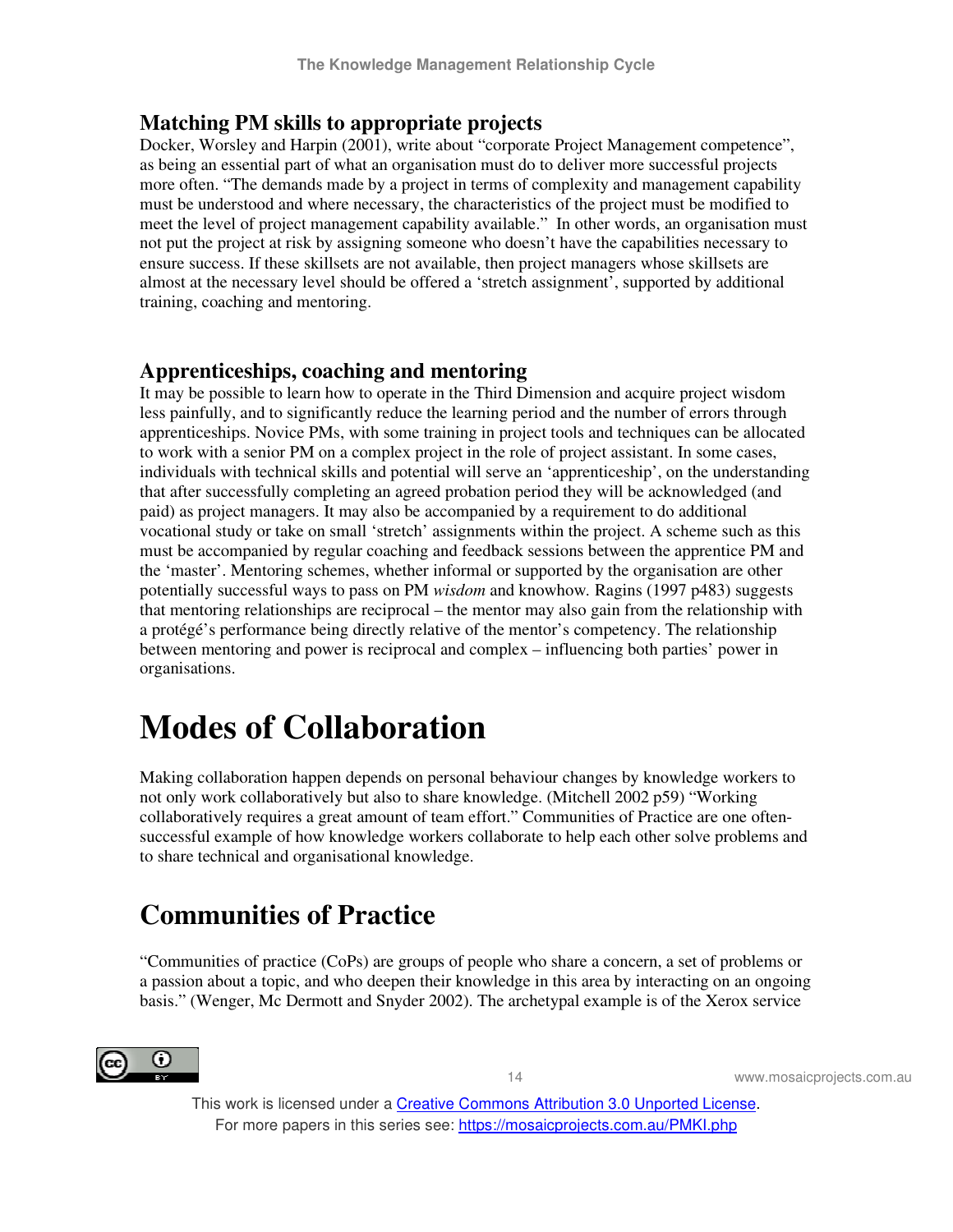technicians who made a point of spending time with each other as well as with their customers to the benefit of the company. (Brown and Gray ).

Nahapiet and Ghoshal (1998) have defined these modes of collaboration as 'social capital' - "the sum of the actual and potential resources embedded within, available through, and derived from the network of relationships possessed by an individual or social unit." Social capital has three aspects: structural, cognitive - shared codes and language and shared narratives and relational trust, norms, obligations and identification. (Nahapiet and Ghoshal 1998)

Table 2 shows the major differences between teams and CoPs. A knowledge worker will work in many teams throughout his/her working life. He/she may also participate in many CoPs, either for a short-term focussed workshop or longer-term, within clearly defined knowledge or interest areas. Both teams and CoPs have are important for delivering results and for the knowledge worker's development, but each will have different influences and different learning experiences.

|                                                   | <b>Teams</b>                                                                                                            | CoPs                                                                                    |
|---------------------------------------------------|-------------------------------------------------------------------------------------------------------------------------|-----------------------------------------------------------------------------------------|
| Nature of formation                               | Selected through resourcing processes                                                                                   | Generally formed through<br>voluntary and informal processes                            |
| Term                                              | Temporary and finite: until the project is<br>complete                                                                  | It depends: the CoP will remain<br>as long as its members consider<br>its has a purpose |
| Structure                                         | Each team member will have a specific role and<br>'place' in the team                                                   | Peers with a common purpose.                                                            |
| Purpose                                           | Deliver the 'result' (building, system, change)                                                                         | Sharing of knowledge                                                                    |
| Operating principle                               | Command and control                                                                                                     | Collaboration                                                                           |
| "Legitimation" (power and<br>authority relations) | Formal Hierarchy /leadership                                                                                            | Informal and<br>dynamic/fluctuating membership<br>Status in CoP must be earned          |
| Essential ingredients for<br>success              | Trust, shared 'vision' and purpose<br>Commitment                                                                        | Trust, shared 'vision' and<br>purpose. Commitment                                       |
| Knowledge transfer                                | Explicit knowledge and information<br>(documentation, processes)<br>Coaching and mentoring<br>Formal learning (courses) | <b>Stories</b>                                                                          |

**Table 2 - differences between teams and CoPs** 

In comparison with the more formal and organisation-driven mechanisms of team formation, CoPs are formed voluntarily by individuals with a need and desire to share experiences, and a willingness to participate in activities that require trust, commitment and shared vision. CoPs can be both transactional and transformational. They are transactional through an assumption that each member can call for help when needed and get a response from members of that CoP, and transformational in the way they engender enthusiasm, involvement and to commitment to excellence. (Walker 2002)



15 www.mosaicprojects.com.au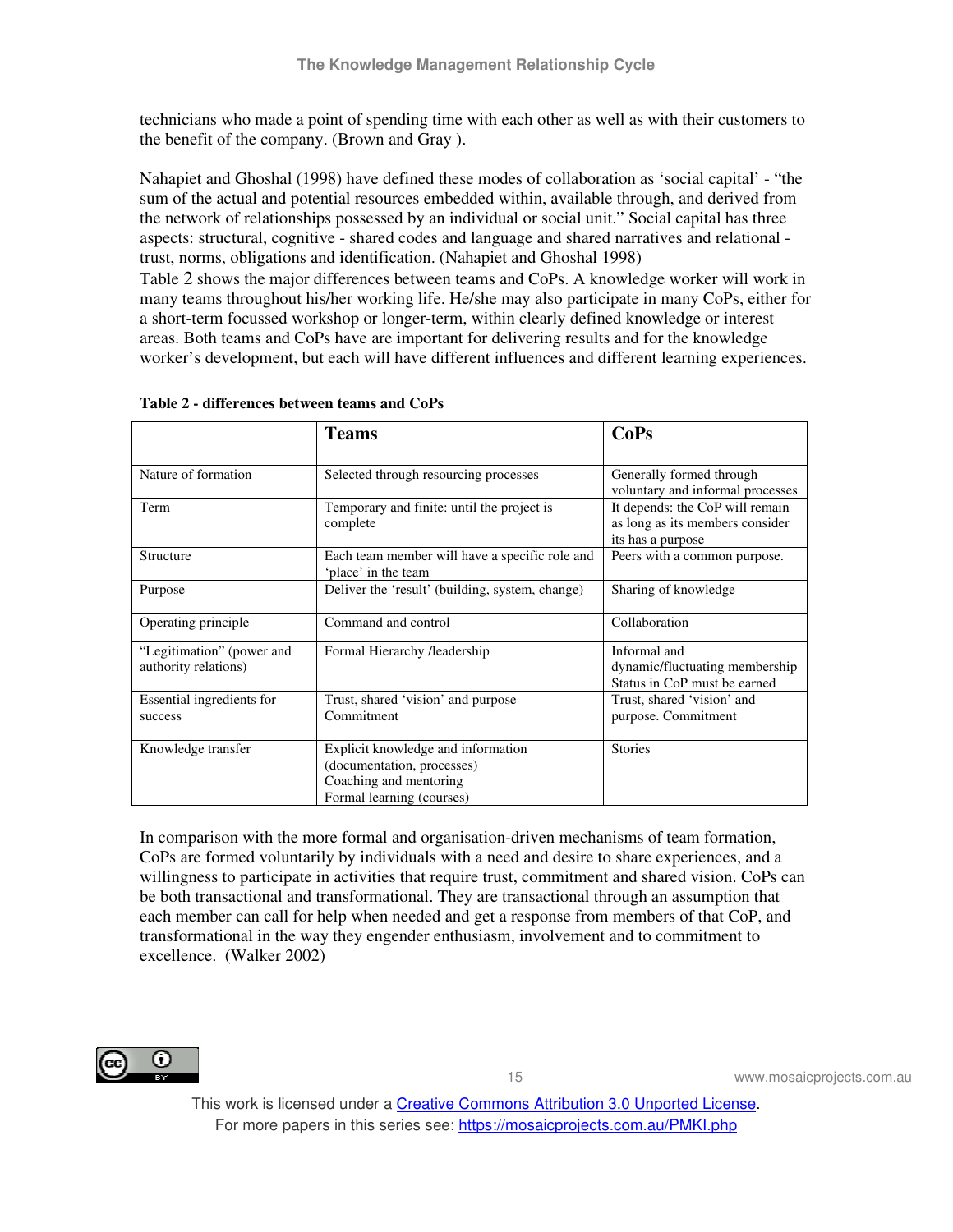## **Enabling technologies**

### **Management of Explicit knowledge**

Defined in Figure 3 as the continual review and revision of rules, policies and processes, the currency and availability of documentation is an essential aspect of ensuring that project managers and team members learn. Whether it is methodology, or procedure documents, or 'roadmaps' of how things are "done around here", it is essential that this information is readily available and always current. It is also important that 'Yellow Pages' or 'knowledge maps' of who knows what and how to find them are developed, accessible and maintained. According to Davenport and Prusak (1998 p75 ), personal knowledge transfer can be assisted through the use of 'knowledge maps' that identify people in the organisation who are sources of knowledge and expertise, through skill and competency databases which define the knowledge and competency for particular jobs and linking this information to training programs.

Potential to affect the project



### **Tools and Methods**

#### **Project Stakeholder categories and their management** strategies.

**(K a rlsen , J T** *P ro je ct S ta k eh o ld e r M a n a g em en t)*

**Figure 4 - Stakeholder categories and their management strategies.** 



16 www.mosaicprojects.com.au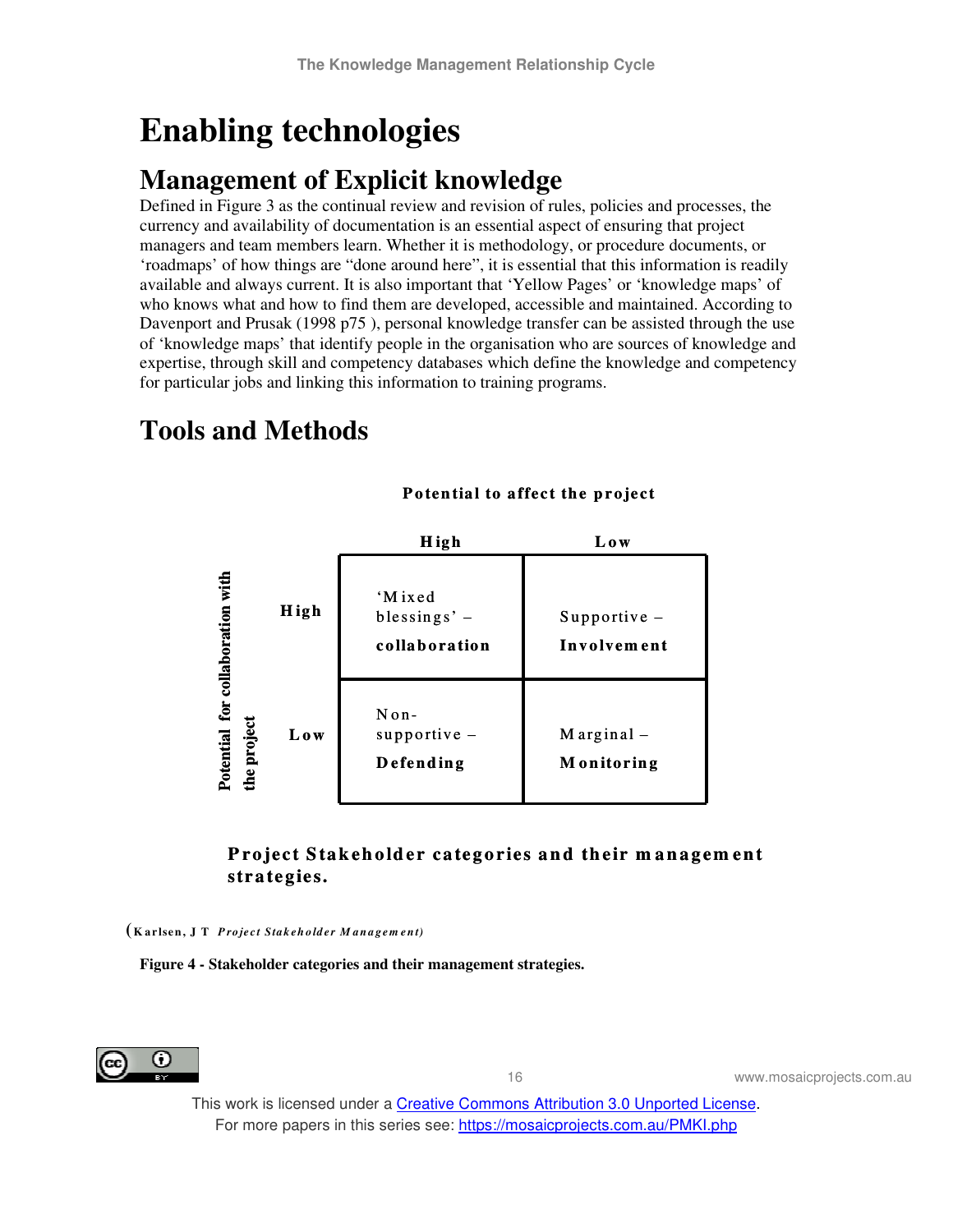As stated earlier, managing a project successfully is not just about delivering on time, on budget, and with the required quality; it is about successfully managing all the project's 'directions of influence'. The qualities Bourne and Walker (2003) have termed the 'Third Dimension' are the qualities most difficult to acquire and most difficult to teach. To be successful, a project manager must be able to understand and work within the power and influence structures of the organization through tapping into the 'power lines'. A project manager can survive in the Third Dimension, and can deliver successful projects, but must know how to acquire and internalise the tacit knowledge that allows them to read situations, formulate a response based upon their knowledge of the 'who', the 'what' and the 'how', to master problematic situations effectively using both the skills and resources of people and administrative systems and processes to achieve this.

The project manager can however be assisted in this 'Third Dimension' by methods and tools that will enable identification and assessment of relative importance of the stakeholders impacting a project. Figure 4 shows one way to differentiate between stakeholders, based on Karlsen (2002)'s strategy for stakeholder identification and thence management.

Karlsen's (2002) methodology is extremely useful as a descriptive method of stakeholder categorisation coupled with strategies for managing each category. The methodology would be more powerful is applied to a practical visualisation tool such as the Stakeholder Circle.

## **The Stakeholder Circle**

This is a visualisation tool – illustrated below in

**Figure 5**. It is supported by a methodology that uses data collection techniques to identify and prioritise project stakeholders. It will define stakeholders in the following categories:

- Senior management
- Clients, vendors, users
- Team members
- The project manager him/herself
- Other staff in the organisation.

It can also use other categorisations such as that of Karlsen 2002) or the power, legitimacy, urgency matrix of Mitchell, Agle and Wood (1997) for additional filtering.

Within these categories the identified individuals or groups will be weighted according to their power to influence the outcomes of the project and their proximity to the project – whether they are closely associated or relatively remote from the project. This data will produce an image like



17 www.mosaicprojects.com.au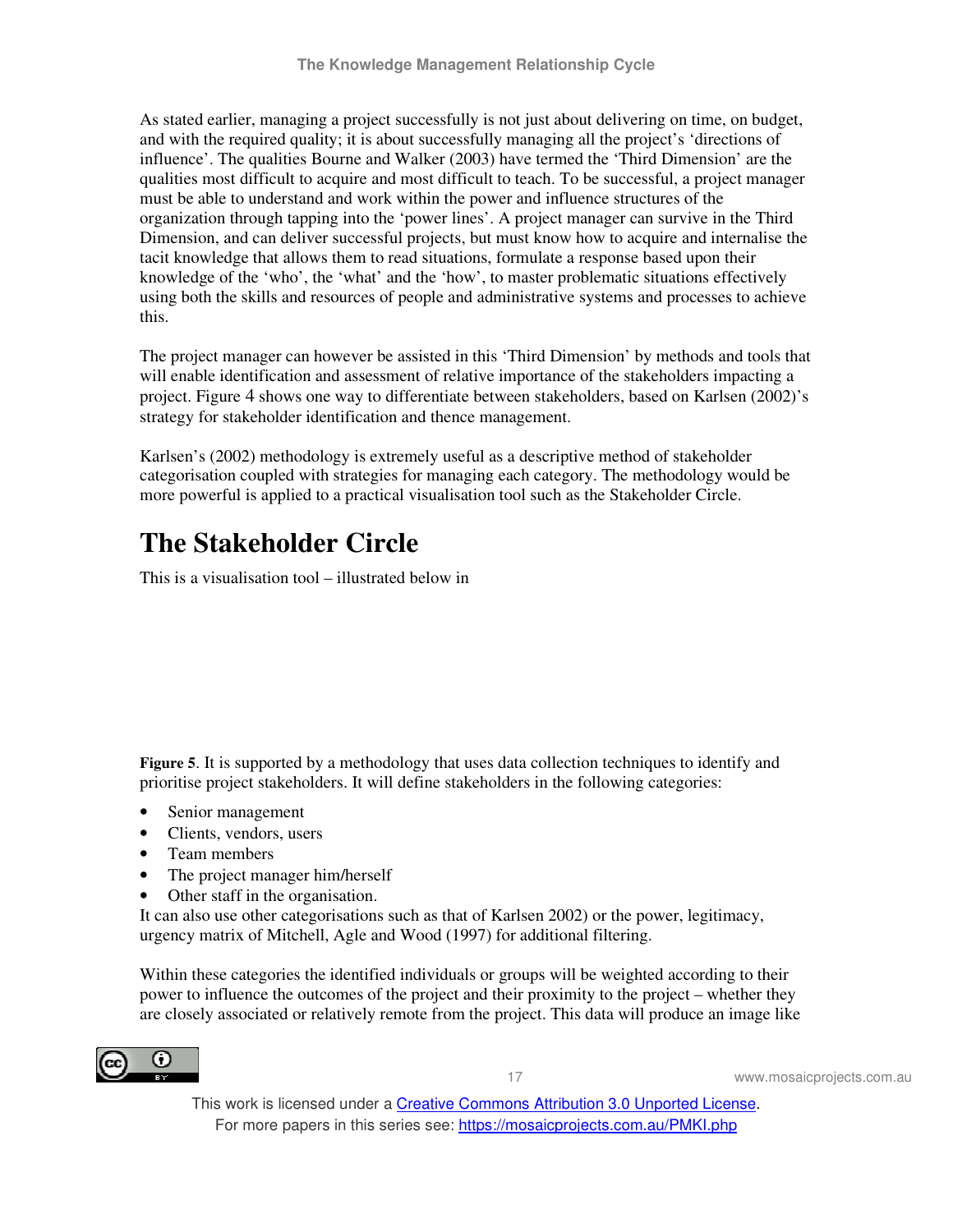that below. The benefit of this tool is the ease with which any stakeholder's influence on the project can be judged. It can be modified with changes to the stakeholder set, thus reflecting the dynamic nature of project relationships.(Weaver and Bourne 2002)



**Figure 5 – The Stakeholder Circle (Weaver and Bourne 2002)** 

## **Conclusion**

Nonaka, Toyama and Konno (2001) and Leonard-Barton (1998) state that successful KM is about culture. In describing the KM Relationship Cycle, the focus has been on the people and relationship aspects of organisations and their projects and the resultant data, information and knowledge. It is essential to ensure that technology is used to support the organisation's KM activities, rather than being an end in itself. The technology is meaningless without knowledge workers' value-add. While it is important to use tools to assist the project and the organisation deliver benefit, it must always be understood that without effective management of project and organisation relationships, KM will not be used effectively for an organisation's competitive advantage.

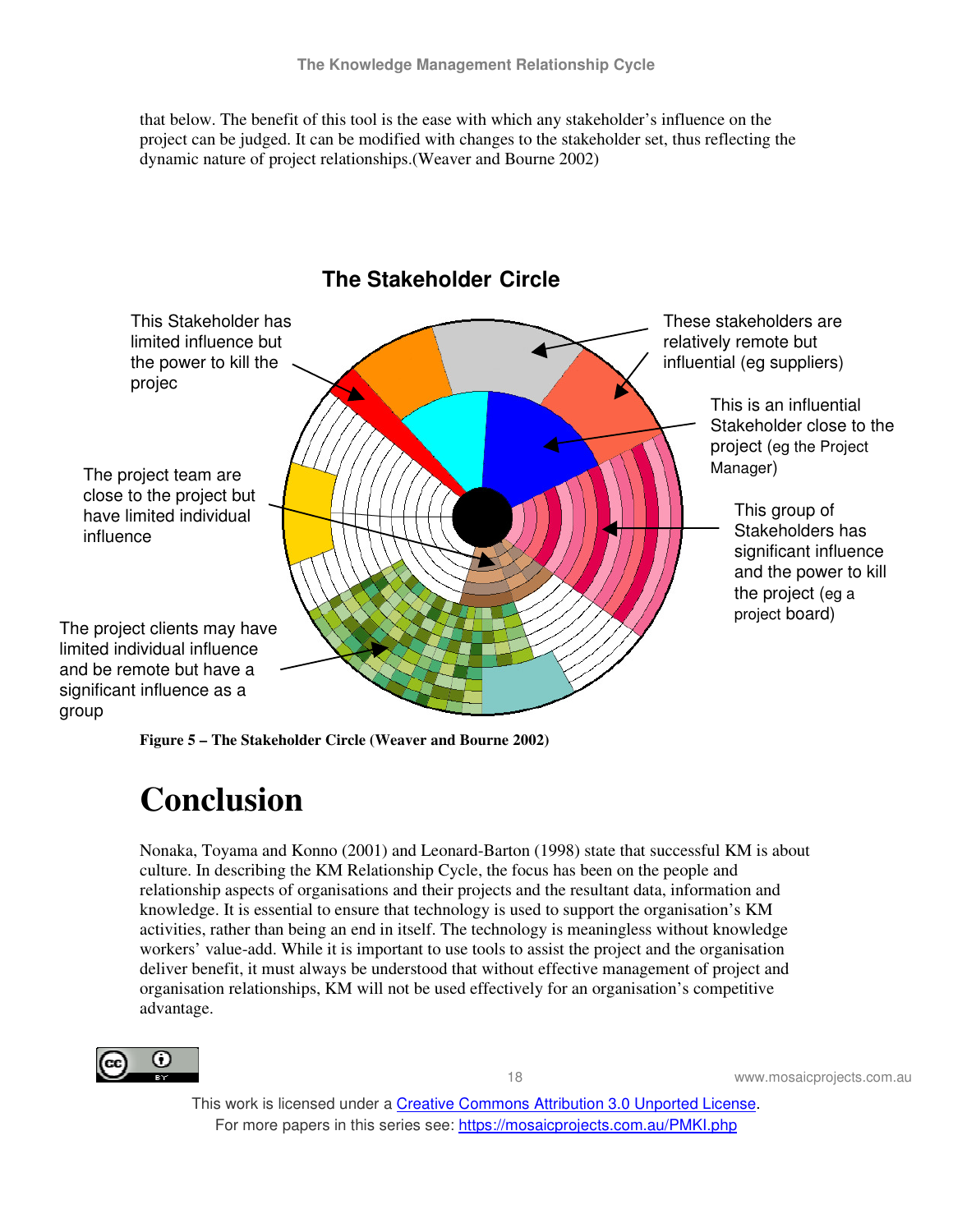Through the research outlined in this proposal, ways to support the Project manager in the complex tasks of relationship management may become clearer. With the data and knowledge acquired through this research it should be possible to take the next research step – that of understanding and documenting the reciprocal relationships between project and organisational stakeholders and the effectiveness of an organisation's KM strategies.



19 www.mosaicprojects.com.au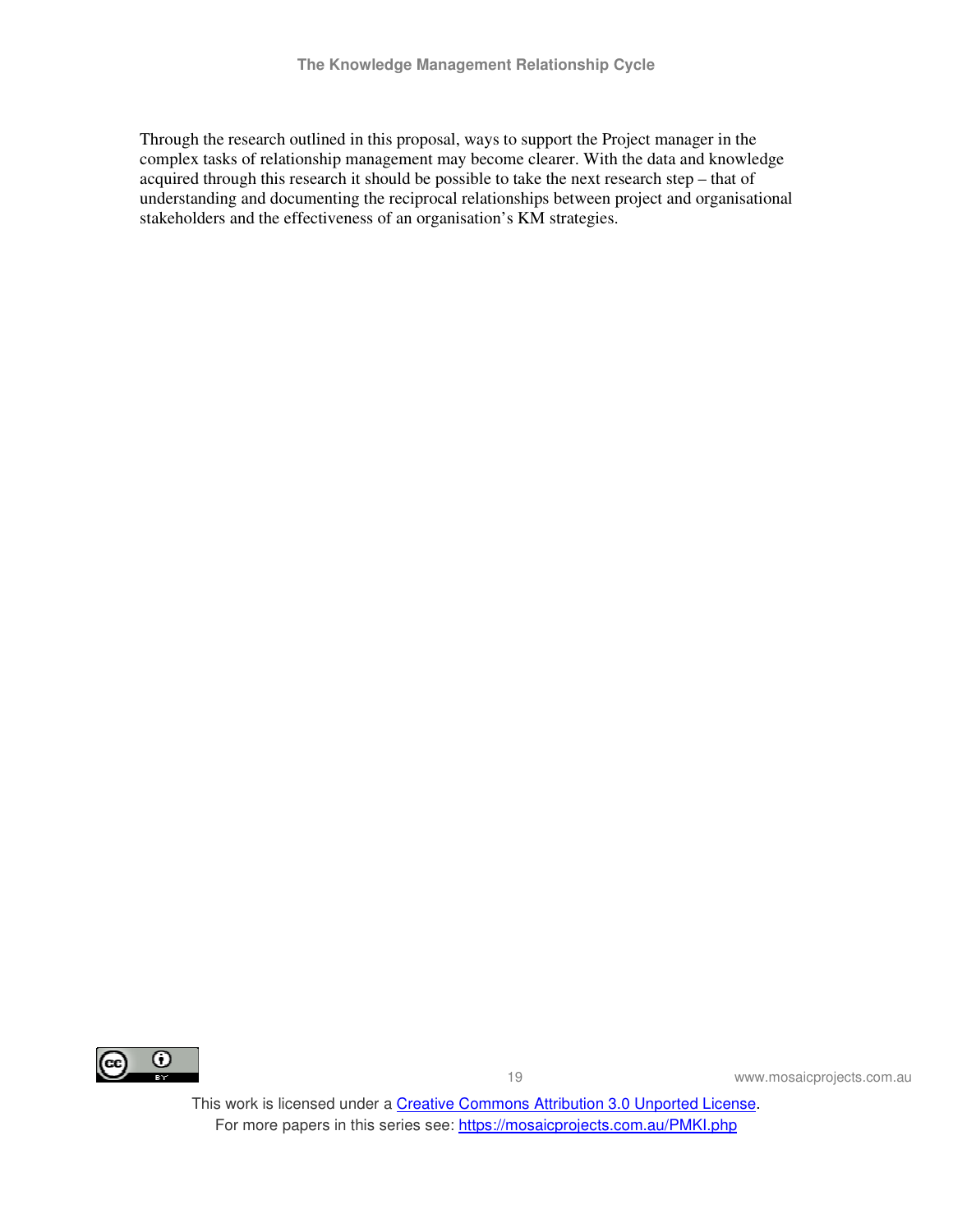## **The Research**

There are potentially many areas around the idea of the KM Relationship Cycle that require further enquiry. I will focus on aspects of technology enablement for the initial research.

## **Summary of Research Project**

This project will focus on support for project managers in building and maintaining relationships with project stakeholders. In much of the literature, stakeholder management is called a 'soft' skill. The starting point for this project is that stakeholder management is extremely difficult; the project manager and his/her project team members must identify, engage and sustain relationships with a diverse set of groups and individuals (including themselves) who can impact the project in many ways.

Organisations change constantly - a project's stakeholder set will change as Senior Managers change roles within the organisation, move into different roles or leave the organisations to take up roles in other organisations. For whatever reason, the ability of individual stakeholders to influence the project may increase or decrease. Most project management methodologies define ways to identify project stakeholders, and to base their communications strategies on this initial identification.

Many projects fail because stakeholders do not continue to support the vision or objectives of the project. In many cases this is because the team does not recognise changes in the relative power or position of key stakeholders and fails to make appropriate adjustments in their stakeholder management activities.

This project will investigate the effectiveness of a tool - the Stakeholder Circle - to provide support for the project manager and project team in managing the project's stakeholders. One assumption that is relevant to the KM Relationship Cycle is that the tool – Stakeholder Circle will the provide the support for effective relationship management that is an essential starting point for reciprocal exchange of project and organisational data, information and knowledge between projects and the organisation.

A review of literature on stakeholders and relationships outside the scope of this paper provided the following threads:

- One of the reasons for project success or failure is the perception of the project stakeholder
- Project stakeholders have an interest in the outcomes of the project and will contribute to the success or failure of the project through action or inaction. Stakeholders include:
	- o Senior management
	- o Clients, vendors, users
	- o Team members
	- o The project manager him/herself
	- o Other staff in the organisation



20 www.mosaicprojects.com.au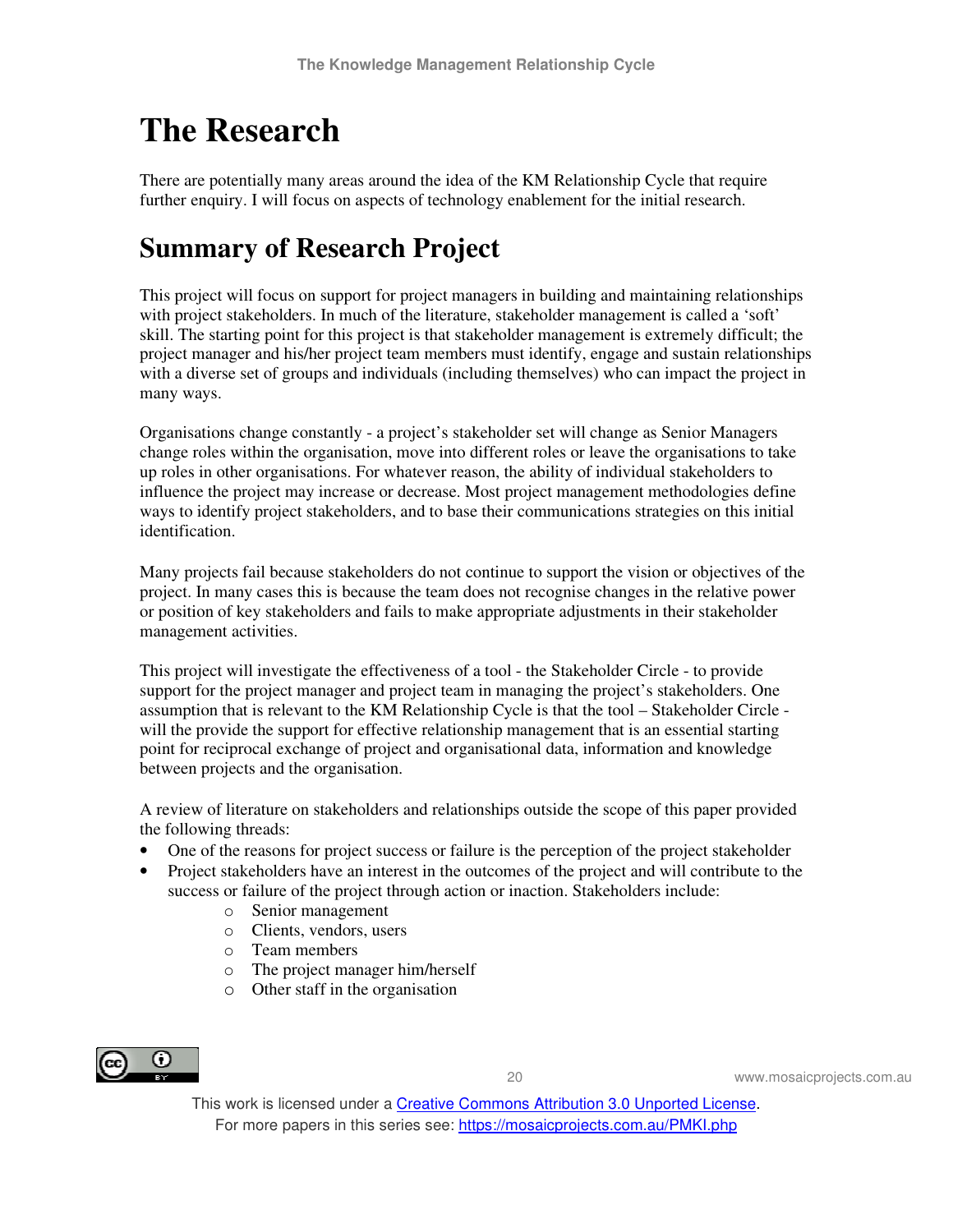- Project Managers who are able and willing to manage organisational politics are more likely to have successful projects
- It is likely to be more effective if all team members participate in stakeholder management
- Stakeholder Management may be more effective if a visualisation tool is used to help all team members identify important stakeholders and understand each stakeholder's relevant significance to the project.
- A project's stakeholder set does not remain static throughout the project and needs to be identified, re-assessed, tracked and managed appropriately throughout the project lifecycle

In large organisations today, many projects have team members from a number of different organisations. Teams consist of staff, contractors, and staff of other organisations. Many team members:

- will only be part of the team as long as their specialist skills are required
- come from different organisational backgrounds and cultures
- may be geographically dispersed.

The outcomes are that a small core team will be responsible for co-ordinating the team and achieving project success.

The Project Manager is still accountable for successful delivery of the project; however, there are good reasons for project responsibilities to be shared:

- Reducing the PM's workload
- Apprenticeship/coaching of less experienced members through learning by doing
- Knowledge Management supporting the spread of tacit knowledge through ensuring that more than one person 'knows'.

Project specialists are part of the team only as long as their expertise is needed, a small core team that remains throughout the lifecycle. This core team should share responsibility for Stakeholder Management: workload management, coaching, knowledge management, personality matching To facilitate this sharing it is essential to have a solid process and the support of a tool.

The visualisation tool, the Stakeholder Circle, charts all stakeholders according to his/her ability to influence the project's success or failure. It is a flexible device that can be adjusted to cater for changes in stakeholder membership and influence throughout the life of the project.

Through the research I plan to conduct, I intend to measure the effectiveness of the tool and its ability to support assessment and management of a project's stakeholders by the project manager and any of the team members assigned responsibility for stakeholder management.

### **Statement of Research Problem**

Project managers are accountable for his/her project's success. One of the keys to project success is ensuring that all stakeholders are willing to support the project's vision and objectives throughout the project's life.



21 www.mosaicprojects.com.au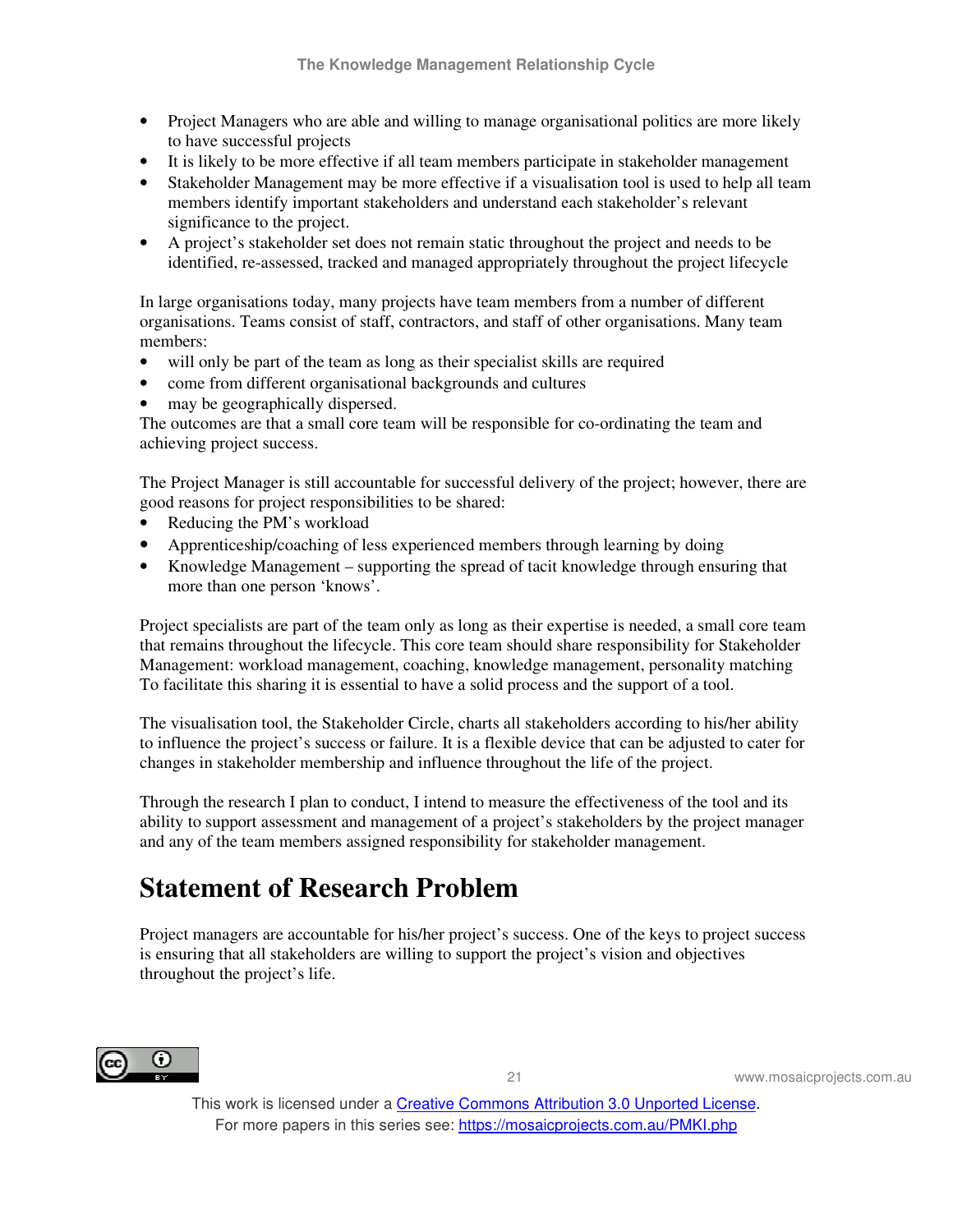The main issues that a project manager will encounter in stakeholder management are that changes in personnel or organisation mean that the power and proximity of the individual stakeholder changes.

Current project management methodologies do not support the changing nature of stakeholder management. Current project stakeholder management and communication plans are static documents and cannot support project managers and their team members in this activity.

The question that this situation raises is how to provide better support for project stakeholder management.

This study will provide a methodology and visualisation tool to participant project managers and their teams to assess the impact of this additional support on improved stakeholder management for project success.

### **Research Question**

To ascertain if building sustainable relationships for project success be improved through:

• use of a stakeholder relationship visualisation tool

### **Research Objectives**

#### **Main objective:**

To identify ways to improve the building and maintaining of sustainable project relationships for project success.

#### **Sub-objectives:**

1. To determine the effectiveness of a visualisation tool for stakeholder management.

### **Rationale for the Research**

The profession of Project Management will be advanced by establishing an effective and easily useable tool supported by commonly used methodology that provides the project manager and his/her team with the means to continuously track and manage the project's stakeholders.

### **Research Methods**

#### **Scope and Location**

I intend to select five (5) projects representing a selection of industries and project types from the following sectors:



22 www.mosaicprojects.com.au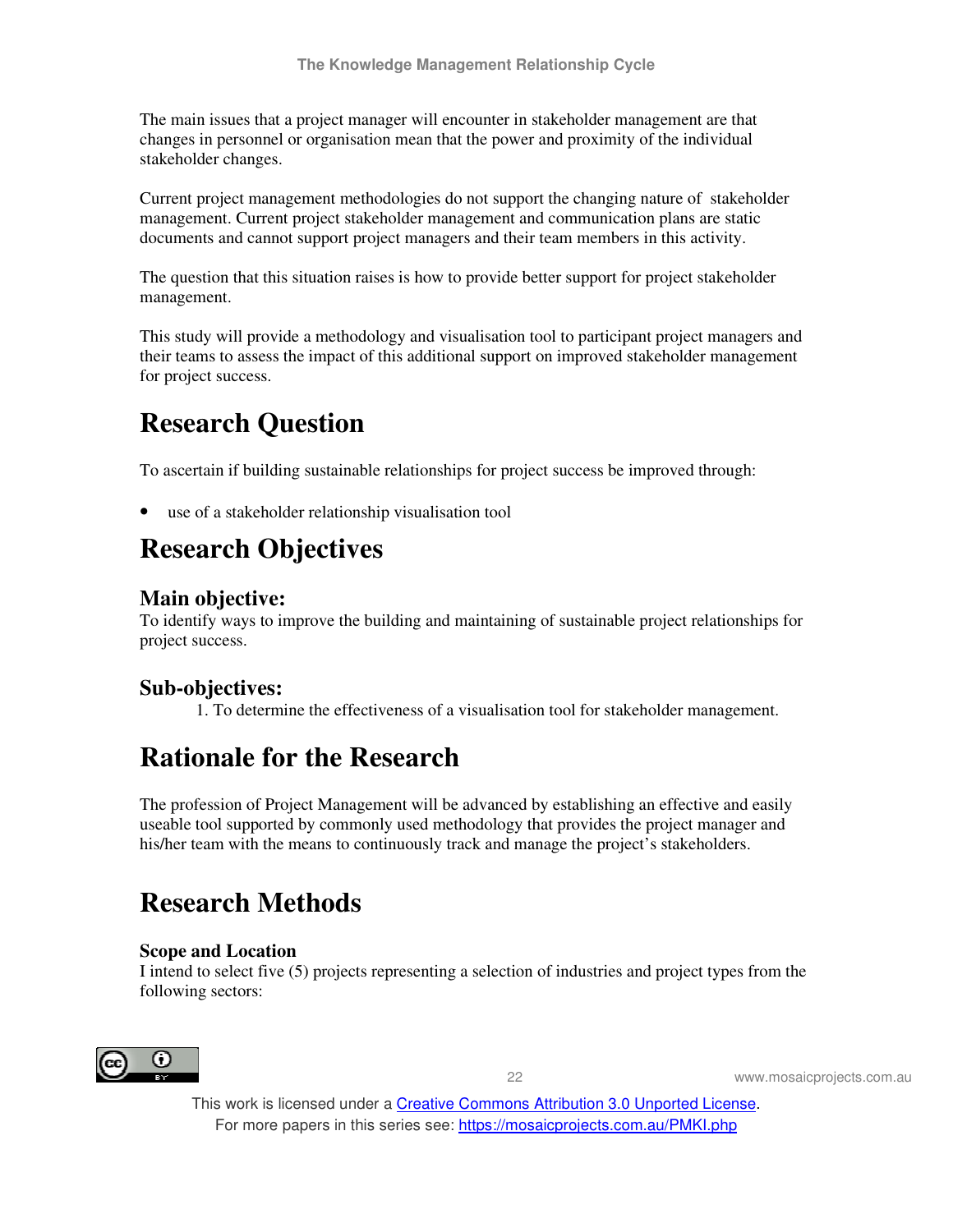- Service Organisations using complex infrastructure including IT solutions as the main mechanism for delivery of that service (banks, telcos)
- Government (bureaucracy)
- Large traditional engineering (eg Ships, Bridges)

Using contacts through Project Management professional bodies, personal and business I will attempt to identify target companies who deliver projects that have:

- A three- to six-month lifecycle timeframe
- May operate in a virtual team format –
- Spatial (geographically dispersed)
- Specialisation specialist are only part of the team for the input of their specialist advice
- Multi-cultured different nationalities or organisations.
- Have a core team of 3 5 members.

Ideally, the projects should be located in Melbourne. However, it is important to study the benefits of the tool within virtual teams, so I am prepared to be conduct some of the research through techniques that include telephone and email communication as well as face-to-face. This is not expected to be much of a constraint since I and the potential research participants should be accustomed to operating in this mode by the nature of our/their activities as members of virtual teams.

### **Approach - Methods selected and Sampling Strategy**

The approach will be deductive – the theory behind the application of the tool and its benefit for project managers will be tested by observation and data collection. This is an exploratory study with the intention of gathering data for case studies, through an in-depth study focussing on a small number of projects that fit the criteria defined above *(purposive sampling with self-selection sampling*).

Other aspects of the approach are that the research will be:

- Longitudinal projects must be around 6 months in length (see reference to McGrath above -(McGrath (1993, p287).)
- Structured observation
- use of self-completion diaries to track team members' issues with stakeholders and use of the tool and
- Group interviews of the project core team (users of the tool) conducted at:
- researcher's attendance at initial meetings for training in use of the tool,
- mid-way through the research to record mid-point results
- close of research.
- In-depth interviews at the beginning of the research (preferably in person) of the project managers of each project on:
- Themes of stakeholder management in projects issues and successes
- Nature of the project manager's role and accountabilities
- Nature of the organisation



23 www.mosaicprojects.com.au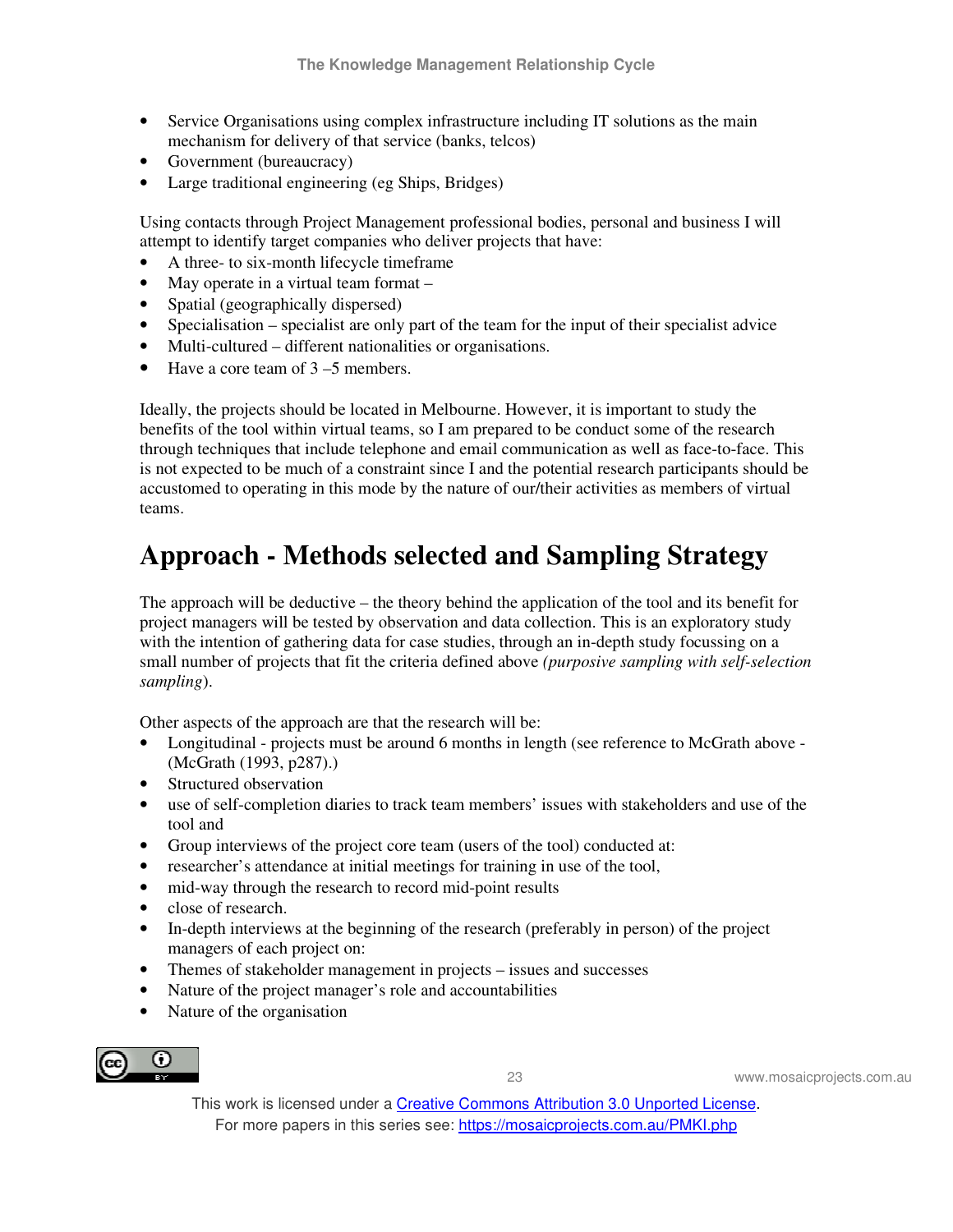- Type of team and roles of team members
- In-depth interviews at the end with the project manager on:
- Effectiveness of the tool to support specific areas of stakeholder management
- Issues
- Ways to improve methodology and tool

## **Timeframe**

**Figure 6 - Research Timeline**



## Research Methods - Timeframe

### **Issues**

Issues that need to be carefully addressed in this research are the ethical issues regarding Privacy, ownership of Intellectual Property and Confidentiality. These will be addressed in the ways defined by the RMIT processes.

One additional issue is that of continuous participation of the selected projects and their managers and team members. I am planning to address this issue in a number of ways:

- Regular communication through attendance at meetings
- Providing the team with a tool that is useful in helping to achieve project success, will reduce the instances of projects withdrawing from the research early
- Choosing 5 projects will provide some contingency my estimate is that data from three projects is the absolute minimum required.



24 www.mosaicprojects.com.au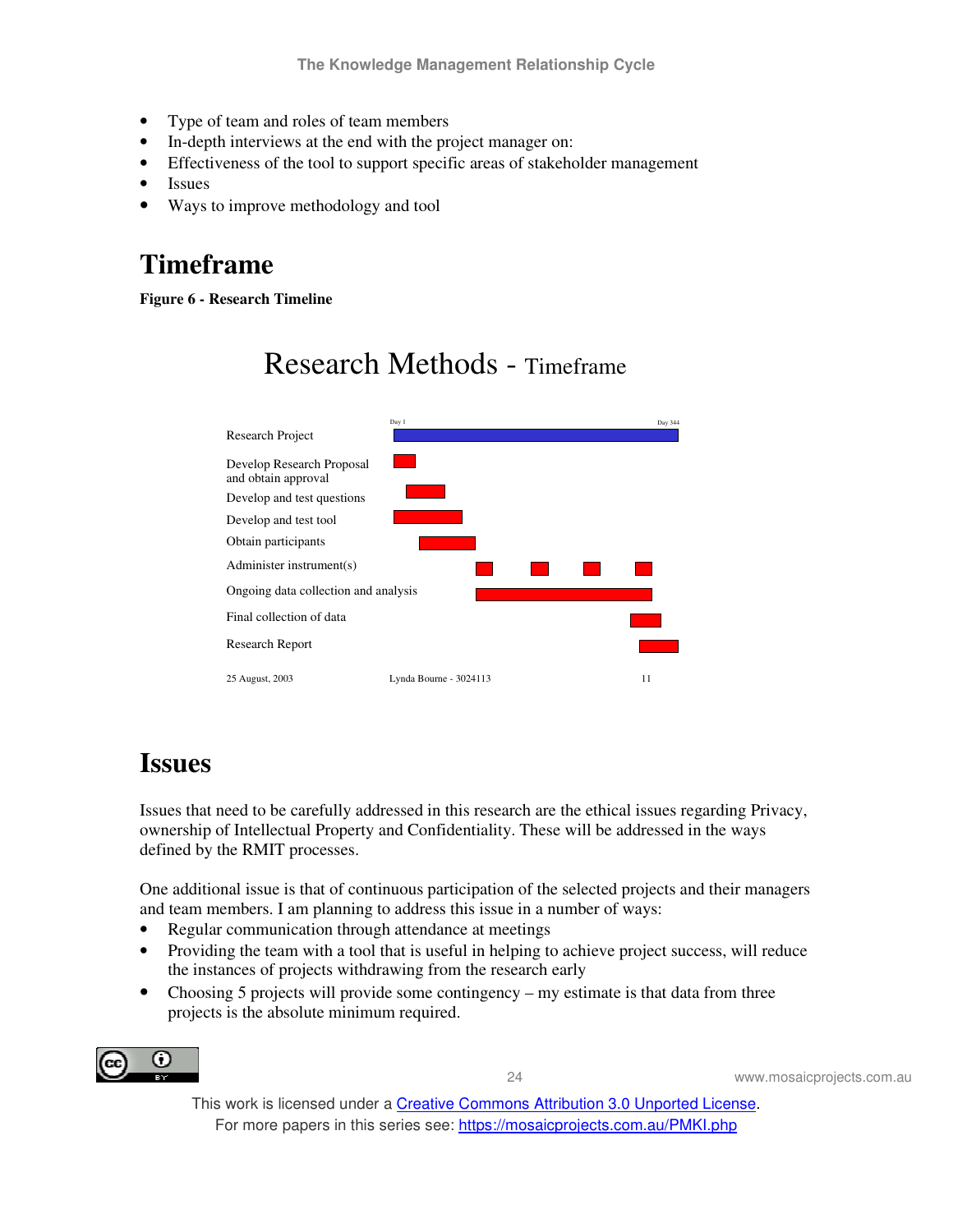## **References**

Argyris, C. and Schon, D. A. (1996). *Organizational Learning II*. Reading, Massachusetts, Addison Wesley.

Baldwin, D., G (2001). "How to Win the Blame Game." *Harvard Business Review*. **August 2001**: 55-63. Bhatt, G. D. (2002). "Management strategies for individual knowledge and organizational knowledge." *Journal of Knowledge Management*. **6** (1): 31 - 39.

Block, R. (1983). *The Politics of Projects*. New Jersey, Yourdon Press.

Boddy, D. and Buchanan, D. (1999). *Take the Lead: Interpersonal Skills for Project Managers*. New York, Prentice Hall.

Bourne, L. and Walker, D. H. T. (2003). *Tapping into the Power Lines: a Third Dimension of Project Management Beyond Managing and Leading*. IPMA World Congress, Moscow.

Briner, W., Hastings, C. and Geddes, M. (1996). *Project Leadership*. Aldershot, Hampshire, UK, Gower. Brown, J. S. and Gray, E. S. The People are the Company: How to build your company around your people, www.fastcompany.com.

Cleland, D. I. (1995). "Leadership and the project management body of knowledge." *International Journal of Project Management*. **13** (2): 83-88.

Cohen, W. M. and Levinthal, D. (1990). "Absorptive Capacity: A New Perspective on Learning and Innovation." *Administrative Science Quarterly*. **35** (1): 128-152.

Davenport, T. H., Harris, J. G., De Long, D. W. and Jacobson, A. L. (2001). "Data to Knowledge to Results: Building an analytic capability." *California Management Review*. **43** (2): 117 - 137.

Davenport, T. H. and Prusak, L. (1998). *Working Knowledge: How Organizations Manage What They Know*. Boston, Massachusetts, Harvard Business School Press.

Davenport, T. H. and Prusak, L. (2000). *Working Knowledge - How Organizations Manage What They Know*. Boston, Harvard Business School Press.

Dessler, G. and Griffiths, J. (1989). *Human Resource Management*. New York, Prentice Hall. Dinsmore, P. C. (1999). *Winning in Business With Enterprise Project Management*. New York, AMA Publications.

Docker, T., Worsley, C. and Harpun, P. (2001). *You've Assessed Your Project Managers. Now What?* Project Management in Society, Sydney Australia.

Drucker, P., F (1993). *Post-Capitalist Society.* Oxford, Butterworth\_Heinemann.

Freeman, R. E. (1984). *Strategic Management: a Stakeholder Approach*. Boston MA, Pitman Publishing. Gao, F., Li, M. and Nakamori, Y. (2002). "Systems Thinking on Knowledge and its management: systems methodology for knowledge management." *Journal of Knowledge Management*. **6** (1): 7 - 17.

Hyde, A. C. and Mitchell, K. D. (2000). "Knowledge Management: The Next Big Thing." *The Public Manager*. **29** (2): 57 - 63.

Karlsen, J. T. (2002). "Project Stakeholder Management." *Engineering Management Journal*. **14** (4): 19 - 24

Leana, J. H. and Rousseau, D. M., Eds. (2000). *Relational Wealth*. Series Relational Wealth. New York. Lee, C. C. and Yang, J. (2000). "Knowledge Value Chain." *Journal of Management Development*. **19** (9): 783 - 793.

Leonard-Barton, D. (1998). *Wellsprings of Knowledge: Building and sustaining the source of innovation*. Boston, Harvard Business School.

Mitchell, K. (2002). "Collaboration and information sharing: an ROI perspective?" *The Public Manager*. **31** (1): 59 - 62.

Mitchell, R. K., Agle, B. R. and Wood, D. J. (1997). "Toward a Theory of Stakeholder Identification and Salience: Defining the Principle of Who and What really Counts." *Academy of Management Review*. **22** (4): 853 - 888.

Nahapiet, J. and Ghoshal, S. (1998). "Social Capital, Intellectual Capital, and the Organizational Advantage." *Academy of Management Review*. **23** (2): 242-266.



25 www.mosaicprojects.com.au